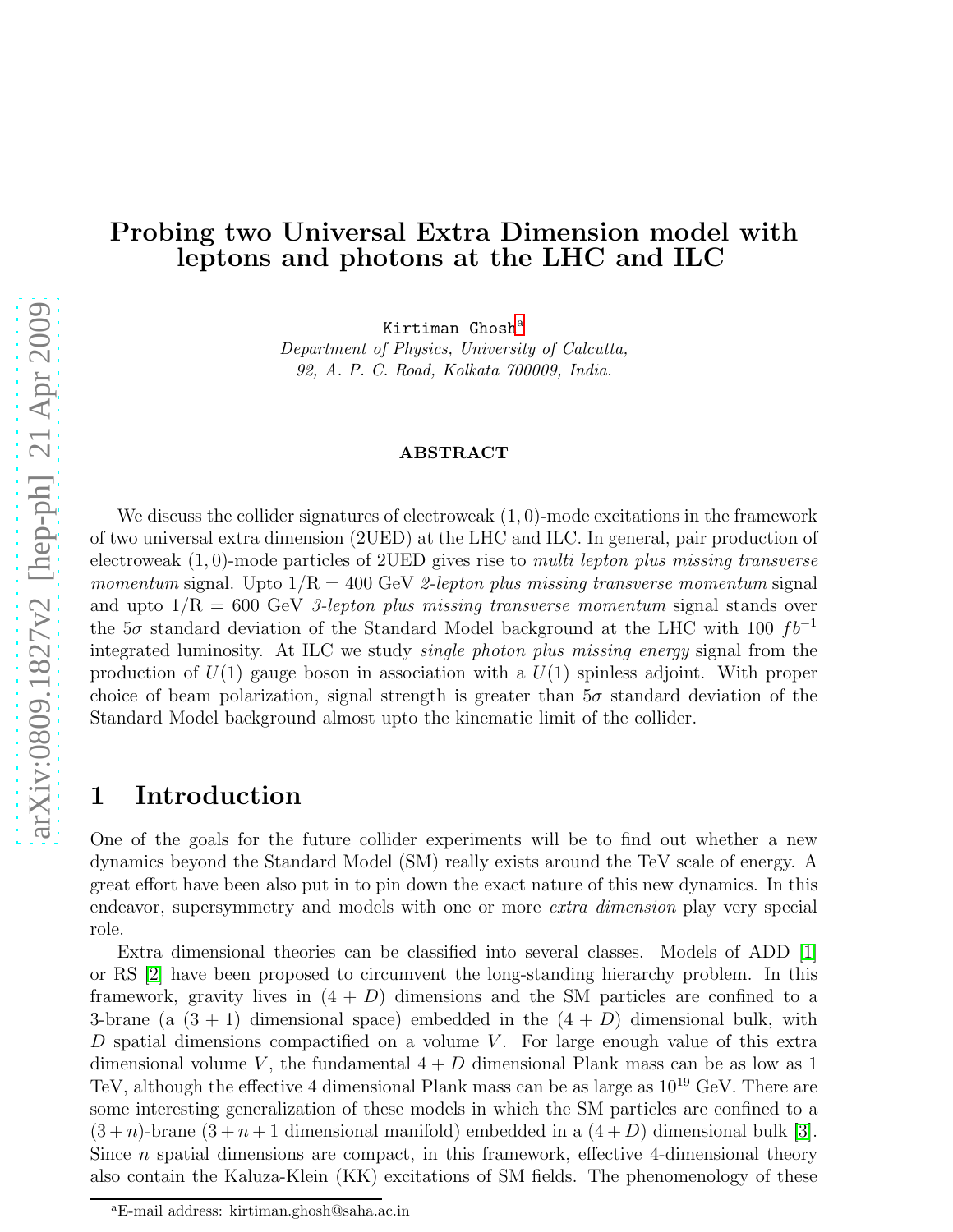models are extensively studied in Ref.  $[4]$ . The volume of n spatial dimensions (internal to the bulk) can not be too large due to the experimental lower bound on the KK-mode masses. There are also models in which the SM particles are confined to a 3-brane which is "fat" i.e. it has an extension in the  $(4+D)$  dimensional bulk [\[5\]](#page-21-4).

On the other hand, there are class of models where some or all of the SM fields can access the full space-time manifold. One such example is Universal Extra Dimension (UED), where all the fields can propagate in the full manifold [\[6\]](#page-22-0). Apart from the rich phenomenology, UED models in general offer possible unification of the gauge couplings at a relatively low scale of energy, not far beyond the reach of the next generation colliders [\[7\]](#page-22-1). Moreover, particle spectra of UED models naturally contain a weakly interacting stable massive particle, which can be a good candidate for cold dark matter [\[8,](#page-22-2) [9\]](#page-22-3).

A particular variant of the UED model where all the SM fields propagate in  $(5 + 1)$ dimensional space-time, namely the two Universal Extra Dimension (2UED) model has some attractive features. 2UED model can naturally explain the long life time for proton decay [\[10\]](#page-22-4) and more interestingly it predicts that the number of fermion generations should be an integral multiple of three [\[11\]](#page-22-5). When the  $(5 + 1)$  dimensional theory is compactified into a  $(3 + 1)$  dimensional effective theory, each 6D field decomposes to a tower (known as KKtower) of 4D fields. Each field in the KK-tower is characterized by a pair of integers  $(j, k)$ , known as KK-numbers. The zero mode (with  $j = k = 0$ ) fields are identified with the SM particles. In this article we will concentrate on the phenomenology of the  $(1, 0)$ -mode (the lightest KK-mode) particles.

Recently, signals of 2UED model in future colliders like LHC [\[13,](#page-22-6) [14,](#page-22-7) [15\]](#page-22-8) and ILC [\[16,](#page-22-9) [17\]](#page-22-10) have been studied in some details. The pair production of strongly interacting  $(1,0)$  modes at the LHC was previously discussed in Ref.  $[13]$ . The production of strongly interacting  $(1,0)$ modes results into multi lepton  $+$  multi jet  $+$  missing transverse momentum signal. It is needless to mention that production rate for strongly interacting particles are high. However, detecting multi lepton  $+$  missing transverse momentum signal in presence of more than one jets could be challenging. At the same time it is also important to look for other smoking gun signature of this model in other channels and correlating it with the signal from strong production channel. Therefore, in this article we concentrate on the hadronically quiet<sup>[2](#page-1-0)</sup> signals which can arise from the pair production of the  $(1, 0)$ -mode electroweak particles. We show that the pair production of weakly interacting (1, 0)-modes of 2UED at the LHC gives rise to multi lepton + missing transverse momentum  $(p_T)$  signal. We concentrate only on 2 (3)-lepton +  $p_T^{\prime}$  signal. The hypercharge gauge boson  $B_{\mu}^{(1,0)}$  decays to  $B_H^{(1,0)}$ H and a photon. The production of  $B_{\mu}^{(1,0)}$  in association with  $B_{H}^{(1,0)}$  can give rise to  $\gamma E_{\mu}^{y}$ signal at the LHC. This is a very characteristic feature of 2UED. However,  $B_{\mu}^{(1,0)}$  and  $B_{H}^{(1,0)}$ H coupling to quarks, being proportional to the quark hypercharge,  $B_H^{(1,0)} B_\mu^{(1,0)}$  production rate is suppressed at the LHC. Consequently, we investigate  $\gamma + \not{E}$  signal from  $B_H^{(1,0)} B_\mu^{(1,0)}$ production in the context of future  $e^+e^-$  collider.

The plan of the article is the following. We will give a brief description of the model in the next section. Signature of  $(1, 0)$ -mode electroweak particles at the LHC and ILC will be

<span id="page-1-0"></span><sup>&</sup>lt;sup>2</sup>In an environment like LHC, even a hadronically quiet process, like the one of our interest, is always associated with one or more soft jets due to initial state radiation. Thus in such an environment, one should ask for the absence of any hard jets (say within  $p_T > 30$  GeV). An event generator like PYTHIA can easily generate such events with soft jets even the hard partonic process does not have any partons in the final state. In our analysis which is done only at partonic level, we could not implement this.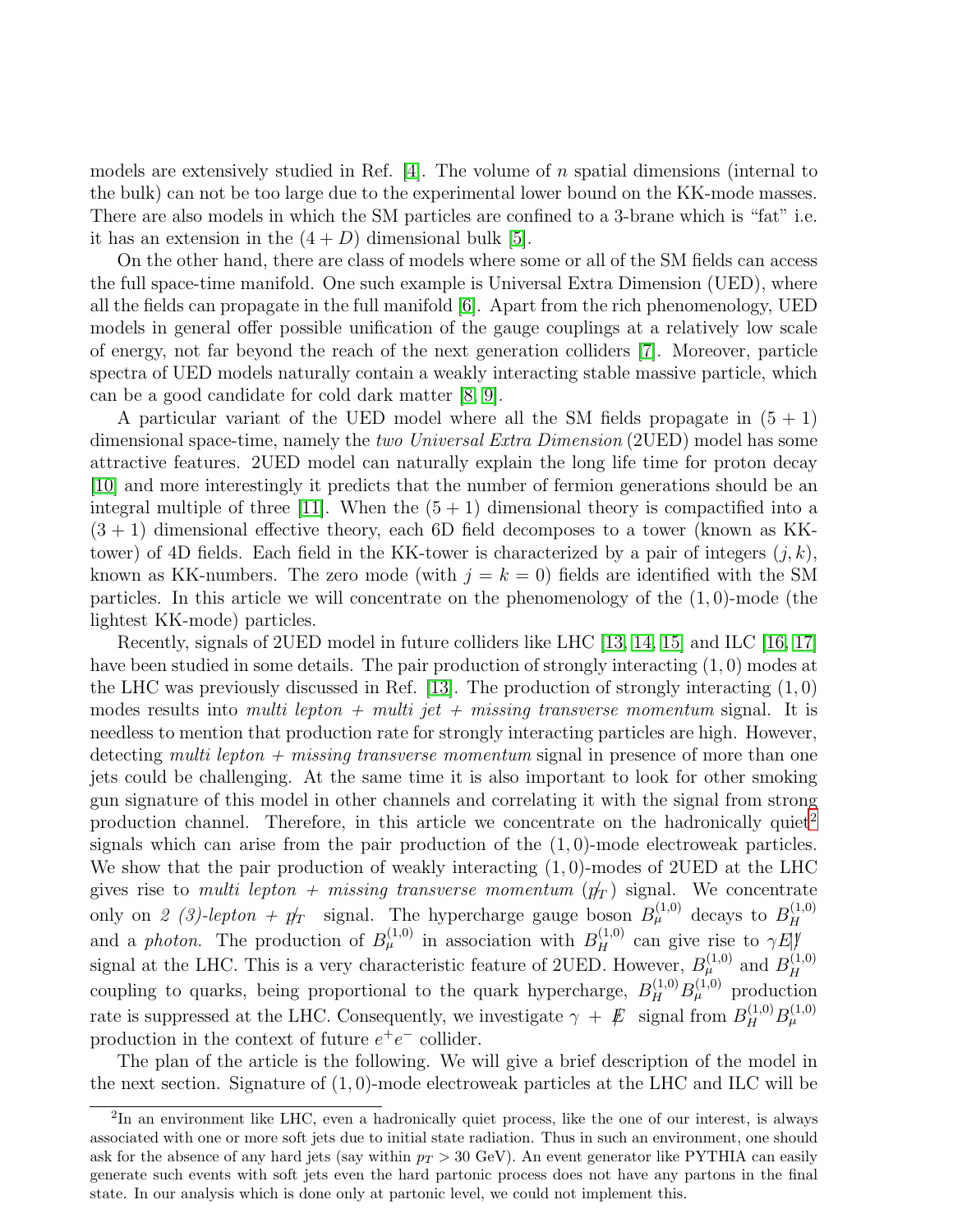discussed in section 3 and section 4 respectively. We summarize in the last section.

# 2 Two Universal Extra Dimensions

In 2UED all the SM fields can propagate universally in the  $(5 + 1)$  dimensional space-time. Four space time dimensions with coordinates  $x^{\mu}$  ( $\mu = 0, 1, 2, 3$ ) form the Minkowski space. Two extra spacial dimensions  $(x^4 \text{ and } x^5)$  are flat and are compactified with  $0 \leq x^4$ ,  $x^5 \leq L$ . This implies that the extra dimensional space (before compactification) is a square<sup>[3](#page-2-0)</sup> with sides L. Identifying the opposite sides of the square will make the compactified manifold a torus. However, toroidal compactification, leads to 4D fermions that are vector-like with respect to any gauge symmetry. The alternative is to identify two pairs of adjacent sides of the square:

$$
(y,0) \equiv (0,y), \quad (y,L) \equiv (L,y), \quad \forall \ y \in [0,L] \tag{1}
$$

This is equivalent to folding the square along a diagonal and gluing the boundaries. Above compactification mechanism automatically leaves at most a single 4D fermion of definite chirality as the zero mode of any chiral 6D fermion [\[12\]](#page-22-11). The physics at identified points is identical if the Lagrangian takes the same value for any field configuration:

$$
\mathcal{L}|_{x^{\mu},y,0}\ =\ \mathcal{L}|_{x^{\mu},0,y};\ \ \mathcal{L}|_{x^{\mu},y,L}\ =\ \mathcal{L}|_{x^{\mu},L,y}
$$

This requirement fixes the boundary conditions for 6D scalar fields  $\Phi(x^{\alpha})$  and 6D Weyl fermions  $\Psi_{\pm}(x^{\alpha})$ . The requirement that the boundary conditions for 6D scalar or fermionic fields are compatible with the gauge symmetry, also fixes the boundary conditions for 6D gauge fields. The folding boundary conditions do not depend on continuous parameters, rather there are only eight self-consistent choices out of which one particular choice leads to zero mode fermions after compactification. Any 6D field (fermion/gauge or scalar)  $\Phi(x^{\mu}, x^4, x^5)$  can be decomposed as:

$$
\Phi(x^{\mu}, x^4, x^5) = \frac{1}{L} \sum_{j,k} f_n^{(j,k)}(x^4, x^5) \Phi^{(j,k)}(x^{\mu}) \tag{2}
$$

Where,

$$
f_n^{(j,k)}(x^4, x^5) = \frac{1}{1 + \delta_{j,0}\delta_{k,0}} \left[ e^{-in\pi/2} \cos\left(\frac{jx^4 + kx^5}{R} + \frac{n\pi}{2}\right) + \cos\left(\frac{kx^4 - jx^5}{R} + \frac{n\pi}{2}\right) \right]
$$
(3)

The compactification radius R is related to the size, L, of the compactified space as :  $L = \pi R$ . Where 4D fields  $\Phi^{(j,k)}(x^{\mu})$  are the  $(j,k)$ -th KK-modes of the 6D field  $\Phi(x^{\alpha})$  and n is a integer whose value is restricted to 0, 1, 2 or 3 by the boundary conditions. Since  $f_n^{(j,k)}(x^4, x^5)$  should form a complete set on the compactified manifold, it must satisfy the following:

<span id="page-2-1"></span>
$$
\frac{1}{L^2} \sum_{j,k} \left[ f_n^{(j,k)}(x^4, x^5) \right]^* f_n^{(j,k)}(x^{\prime 4}, x^{\prime 5}) = \delta(x^{\prime 4} - x^4) \delta(x^{\prime 5} - x^5) \tag{4}
$$

<span id="page-2-0"></span><sup>3</sup>This implies that the size of the two extra dimensions are same. However, the most general 2UED model should include two different sizes for two compactified dimensions instead of one. In the absence of any obvious symmetry that can relate these two length-scales, we are thus considering only a specific choice of parameters of this theory.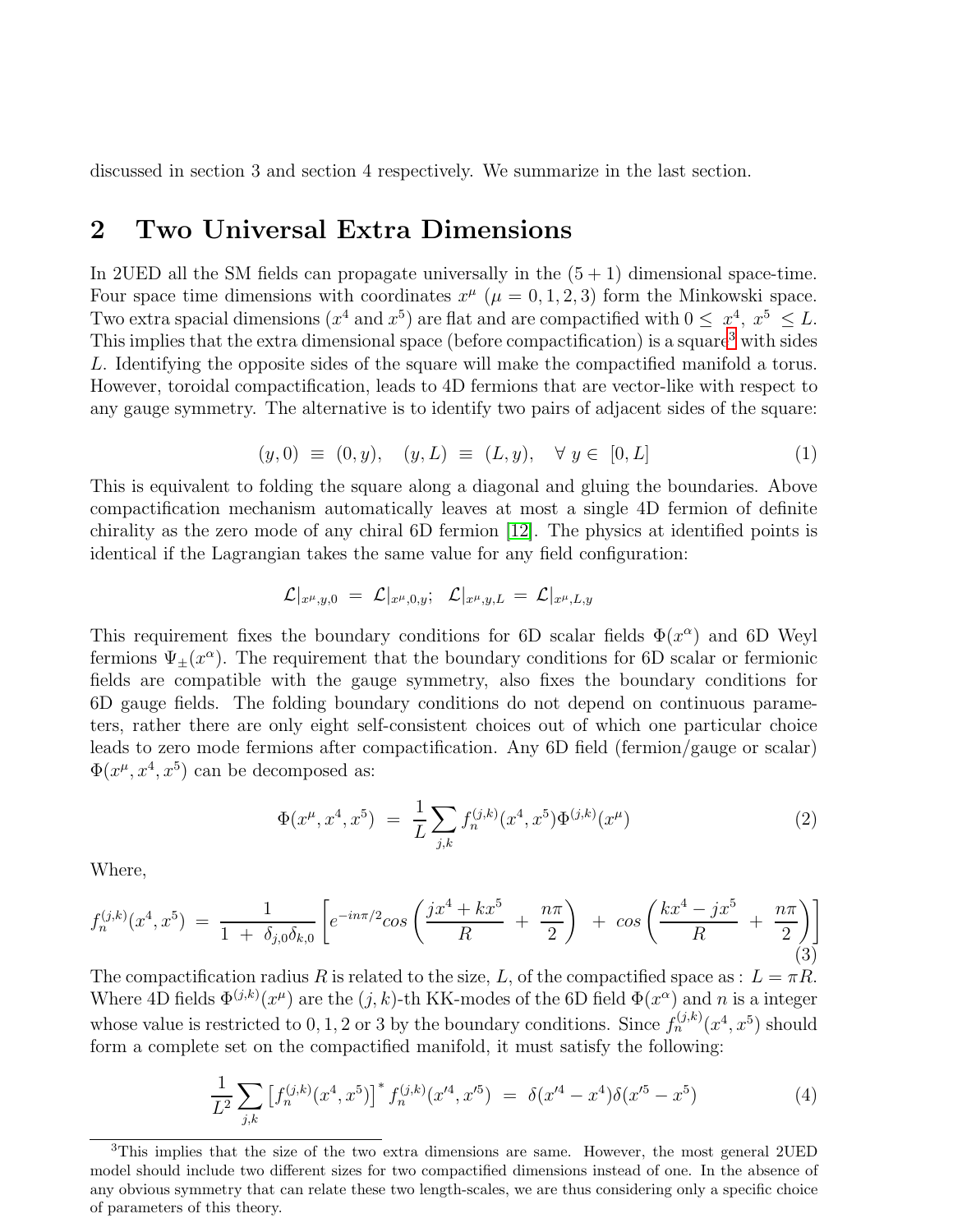The allowed values of  $j$  and  $k$  should be chosen such that the completeness condition in Eq. [4](#page-2-1) is satisfied. It is clear from the form of  $f_n^{(j,k)}$  that the functions  $f_n^{(1,0)}$  and  $f_n^{(0,1)}$  are not independent  $(f_n^{(0,1)} = (-1)^n f_n^{(1,0)}$ . Therefore, it is sufficient to take  $j > 0$ ,  $k \geq 0$  and  $j = k = 0$  to form a complete set of functions on the chiral square. It is also obvious from the form of  $f_n^{(j,k)}(x^4, x^5)$  that only  $n = 0$  allows zero mode  $(j = k = 0)$  fields in the 4D effective theory. The zero mode fields and the interactions among zero modes can be identified with the SM.

In 6D, the Clifford algebra is generated by six anticommuting matrices:  $\Gamma^{\alpha}$ ,  $\alpha = 0, 1, ..., 5$ . The minimum dimensionality of  $\Gamma$  matrices in 6D is  $8 \times 8$ . The spinor representation of the  $SO(1,5)$  Lorentz symmetry is reducible and contain two irreducible Weyl representation characterized by different eigenvalues of the 6D chirality operator:  $\bar{\Gamma} = \Gamma^0 \Gamma^1 \Gamma^2 \Gamma^3 \Gamma^4 \Gamma^5$ . The chirality projection operator is defined as:  $P_{\pm} = (1 \pm \bar{\Gamma})/2$ , where + and - label the 6D chiralities defined by the eigenvalues of  $\Gamma$ .

<span id="page-3-0"></span>
$$
\Psi_{\pm}(x^{\alpha}) = P_{\pm}\Psi(x^{\alpha}); \qquad \bar{\Gamma}\Psi_{\pm}(x^{\alpha}) = \pm \Psi_{\pm}(x^{\alpha}). \tag{5}
$$

The chiral fermions in 6D have four components. Each 6D chiral fermion contains both the chiralities of  $SO(1,3)$ .

Now we move on to the Standard Model in 6-dimensions. In 6D, the fields and boundary conditions are chosen such that upon compactification, the zero modes of the resulting effective theory should reproduce the SM. The requirements of anomaly cancellation and fermion mass generation force the weak-doublet fermions to have opposite  $6D$  chiralities with respect to the weak-singlet fermions. So the quarks of one generation are given by  $Q_+ \equiv (U_+, D_+), U_-, D_-.$  Since observed quarks and leptons have definite 4D chirality, an immediate constraint is imposed on the boundary conditions of doublet and singlet fermions. The 6D doublet quarks and leptons decompose into a tower of heavy vector-like 4D fermion doublets with left-handed zero mode doublets. Similarly each 6D singlet quark and lepton decompose into the towers of heavy 4D vector-like singlet fermions along with zero mode right-handed singlets. These zero mode fields are identified with the SM fermions. As for example, SM doublet and singlets of 1st generation quarks are given by  $(u_L, d_L) \equiv Q_{+L}^{(0,0)}$  $_{+L}^{(0,0)}(x^{\mu}),$  $u_R \equiv U_{-R}^{(0,0)}$  $\frac{L_{-R}^{(0,0)}(x^{\mu})}{L_{-R}^{(0,0)}}$  and  $d_R \equiv D_{-R}^{(0,0)}$  $\frac{1}{-R}(x^{\mu}).$ 

In 6D, each of the gauge fields, has six components. Upon compactification, they decompose into towers of 4D spin-1 fields, a tower of spin-0 fields which are eaten by heavy spin-1 fields. Another tower of 4D spin-0 fields, all belonging to the adjoint representation of the corresponding gauge group, remain in the physical spectrum. These are the physical spinless adjoints. The 6D gluon fields,  $G^a_\alpha$  decompose into a tower of 4D spin-1 fields,  $G^{a(j,k)}_\mu$ , and a tower of spin-0 fields,  $G_{H}^{a(j,k)}$ .  $G_{\mu}^{a(j,k)}$  tower includes a zero mode which can be identified with the SM gluons. Similarly 6D  $SU(2)$  gauge fields have KK-modes  $W_{\mu}^{(j,k)\pm}$ ,  $W_{H}^{(j,k)\pm}$ ,  $W_{\mu}^{(j,k)3}$ and  $W_H^{(j,k)3}$ , while the hypercharge gauge field has KK-mode  $B_\mu^{(j,k)}$  and  $B_H^{(j,k)}$ . The zero modes of  $W^{(j,k)\pm}_{\mu}$  towers are identified with the SM  $W^{\pm}_{\mu}$  bosons. The mixing of  $W^{(0,0)3}_{\mu}$  and  $B_{\mu}^{(0,0)}$  gives photon and Z-boson. However, for non-zero modes this mixing is negligible.

The tree-level masses for  $(j, k)$ -th KK-mode particles are given by  $\sqrt{M_{j,k}^2 + m_0^2}$ , where  $M_{j,k} = \sqrt{j^2 + k^2}/R$ .  $m_0$  is the mass of the corresponding zero mode particle. As a result, the tree-level masses are approximately degenerate. This degeneracy is lifted by radiative effects. The fermions receive mass corrections from the gauge interactions (with gauge bosons and adjoint scalars) and Yukawa interactions. All of these give positive mass shift.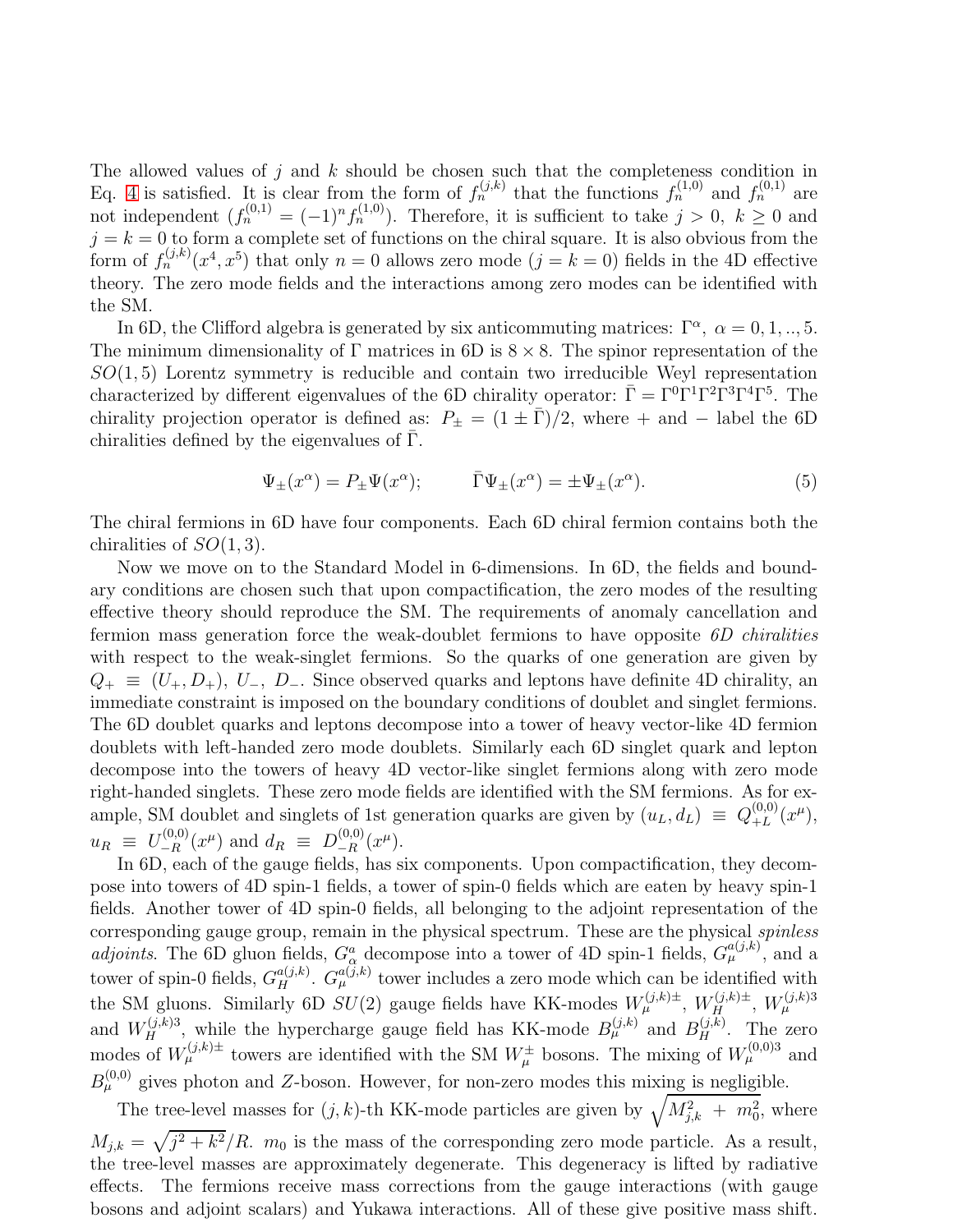The gauge fields and spinless adjoints receive mass corrections from the self-interactions and gauge interactions. Gauge interactions with fermions give a negative mass shift. While the self-interactions give positive mass shift with different strength with respect to the former. However, masses of the hypercharge gauge boson  $B_{\mu}^{(j,k)}$  and the corresponding scalar  $B_{H}^{(j,k)}$ H receive only negative corrections from fermionic loops. Numerical computation shows that the lightest KK particle is the spinless adjoint  $B_H^{(1,0)}$ , associated with the hypercharge gauge boson. As a result, 2UED model gives rise to a scalar dark matter.

#### 2.1  $(1, 0)$ -mode electroweak sector of 2UED

The (1,0)-mode electroweak sector of 2UED consists of (1,0)-mode gauge bosons  $(B<sub>\mu</sub><sup>(1,0)</sup>, W<sub>\mu</sub><sup>3(1,0)</sup>$ and  $W^{\pm(1,0)}_{\mu}$ , spinless adjoints  $(B_H^{(1,0)}, W_H^{3(1,0)}$  and  $W_H^{\pm(1,0)})$  of  $U(1)$  and  $SU(2)$  gauge group respectively, (1, 0)-mode KK excitations of the SM leptons and (1, 0)-mode excitations of the Higgs doublet. In the previous section we have qualitatively discussed the effects of radiative corrections on the mass spectrum. After incorporating the radiative effects, approximate expressions for the masses at the  $(1, 0)$  level can be written as

<span id="page-4-0"></span>
$$
M_{L_{+}} \simeq 1.04 R^{-1}, \qquad M_{E_{-}} \simeq R^{-1},
$$
  
\n
$$
M_{B_{\mu}} \simeq 0.97 R^{-1}, \qquad M_{B_{H}} \simeq 0.86 R^{-1},
$$
  
\n
$$
M_{W_{\mu}} \simeq 1.07 R^{-1}, \qquad M_{W_{H}} \simeq 0.92 R^{-1}.
$$
 (6)

The numerical factors in the above expressions are almost independent of  $R^{-1}$  for  $(1,0)$ -mode leptons, gauge boson and spinless adjoint corresponding to  $U(1)$  gauge group. However, masses of  $SU(2)$  gauge bosons and spinless adjoints do have mild dependencies on  $R^{-1}$ . Detailed expressions for the one-loop corrected masses of KK particles in 2UED can be found in Ref. [\[18\]](#page-22-12).

Decays of  $(1, 0)$ -mode particles of 2UED have been previously investigated in details in Ref. [\[13\]](#page-22-6). Conservation of KK-parity allows (1, 0)-mode particles to decay only into a (1, 0)-mode particle and one or more SM particles if kinematically allowed. It is clear from Eq. [\(6\)](#page-4-0) that  $B_H^{(1,0)}$  is the lightest KK particle (LKP) in this theory. It is important to notice that, unlike in the case of 1UED, the LKP is a scalar in this scenario. Since  $B_H^{(1,0)}$  is a stable particle and weakly interacting, it passes through the detector without being detected. Decays of all the  $(1, 0)$ -mode particles thus result into one or more SM particles plus missing energy/momentum signature.

| $R^{-1}$ in GeV   300   350                                                  |  | -400 | 450 | 480 | 500 |
|------------------------------------------------------------------------------|--|------|-----|-----|-----|
| $B_u \rightarrow l l B_H$   0.610   0.618   0.624   0.630   0.633   0.635    |  |      |     |     |     |
| $B_u \rightarrow \gamma B_H$   0.390   0.382   0.375   0.369   0.364   0.362 |  |      |     |     |     |

<span id="page-4-2"></span>Table 1: Branching fractions of  $B_\mu$  in  $l\bar{l}B_H$  and  $\gamma B_H$  channel for different values of  $R^{-1}$ 

Let us begin with the  $U(1)$  gauge boson  $B_\mu^4$  $B_\mu^4$ .  $B_\mu$  dominantly decays to two SM charged leptons and  $B_H$ . This is a tree level 3-body decay. Apart from this 3-body decay, loop induced decay into a photon and  $B_H$  has comparable branching fraction [\[13\]](#page-22-6).  $B_\mu$  decay to

<span id="page-4-1"></span><sup>&</sup>lt;sup>4</sup>From now on we will only concentrate on  $(1, 0)$ -mode, thus drop the  $(1, 0)$  superscript.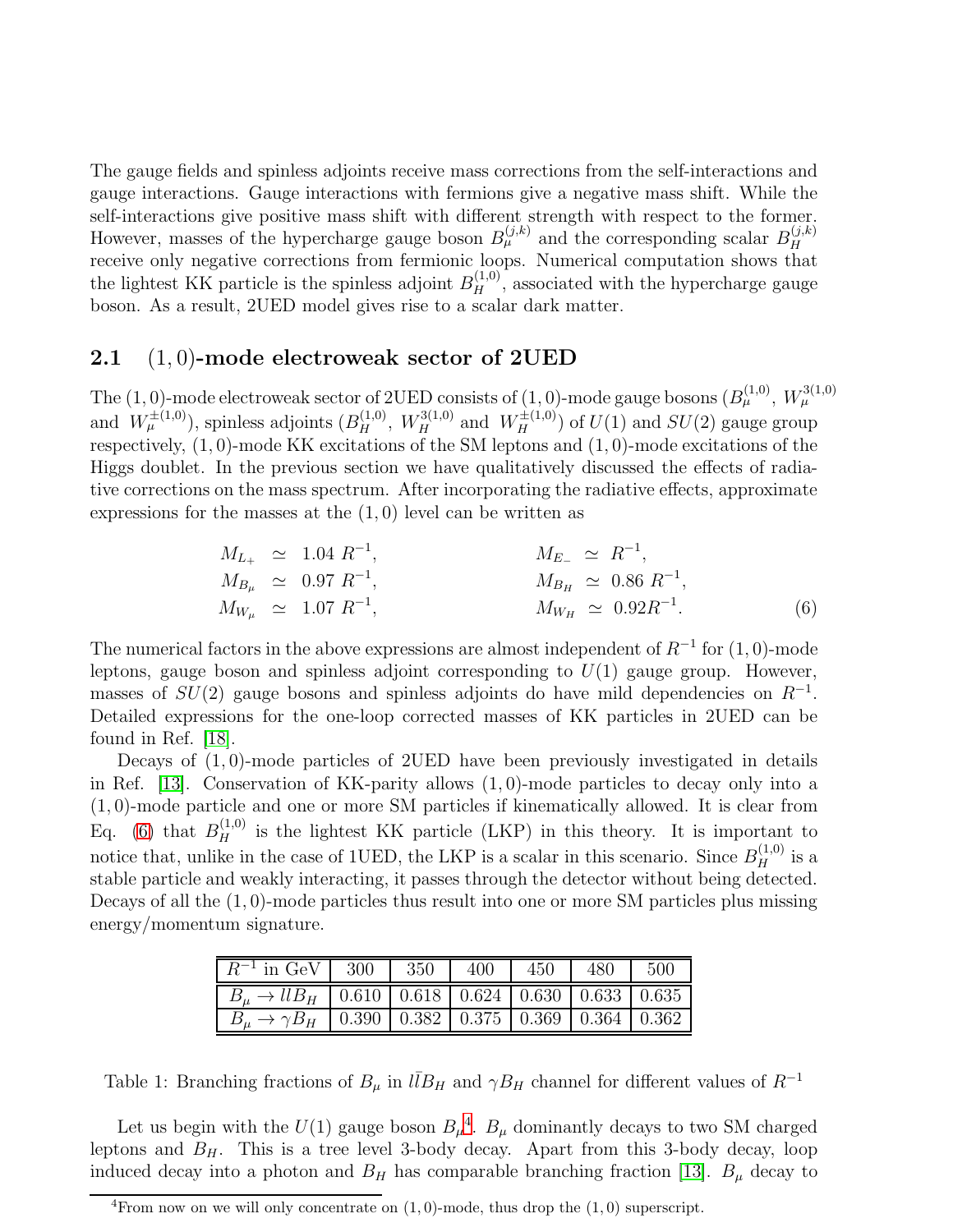$f\bar{f}B_H$  is 3-body decay mediated by corresponding  $(1,0)$  mode fermion. Decay amplitude is proportional to the hypercharge of the fermions in consideration. As a result,  $B_{\mu} \to \nu \bar{\nu} B_H$ and  $B_{\mu} \rightarrow q\bar{q}B_H$  are suppressed compared to  $B_{\mu} \rightarrow l\bar{l}B_H$ . This is even applicable for  $B_{\mu} \to u_R \bar{u}_R B_H$  decay (hypercharge of  $u_R$  is 4/3). This is accounted by the fact that in case of  $B_{\mu} \rightarrow u\bar{u}B_H$ , decay amplitude is suppressed by heavier  $U^{(1,0)}$  propagator (than  $L^{(1,0)}$ ) propagator in case of  $B_{\mu} \to l\bar{l}B_H$ ). In fact decay amplitude is inversely proportional to the mass difference of  $B_{\mu}$  and the propagator mass. In Table 1, we have tabulated the branching fractions of  $B_{\mu}$  in  $l\bar{l}B_H$  (where l includes e,  $\mu$  and  $\tau$ ) and  $\gamma B_H$  channel for different values of  $R^{-1}$ .  $SU(2)$  spinless adjoints  $(W_H^{\pm}, W_H^3)$  can decay only to the  $B_H$  and SM particles.  $W_H^3$ decays to a pair of SM leptons and  $B<sub>H</sub>$  with equal branching ratio to charged leptons and neutrinos. Branching fraction to quark antiquark pairs is again negligible due to hypercharge and heavy  $(1,0)$  mode quark propagator.  $W_H^{\pm}$  decay with almost 100% branching ratio to  $l\bar{\nu}_lB_H$  (l includes all 3 SM lepton generations). Branching fractions of  $SU(2)$  spinless adjoints are independent of  $R^{-1}$ .

| Particle | Branching fractions in |       |  |  |  |  |  |
|----------|------------------------|-------|--|--|--|--|--|
|          |                        |       |  |  |  |  |  |
|          |                        |       |  |  |  |  |  |
|          |                        | $-55$ |  |  |  |  |  |

<span id="page-5-0"></span>Table 2: Branching fractions of  $(1, 0)$ -mode  $SU(2)$  gauge bosons in multi lepton + missing energy ( $E$ ) channel for  $R^{-1} = 500$  GeV

Since the (1,0)-mode  $SU(2)$  gauge bosons  $(W^{\pm}_{\mu}, W^3_{\mu})$  are heavier than (1,0)-mode leptons (see Eq. [6\)](#page-4-0), they decay dominantly into  $(1, 0)$ -mode lepton doublets and corresponding SM leptons [\[13\]](#page-22-6). As for example,  $W^3_\mu$  can decay into one of the six  $(l_i L_i^{(1,0)}$  $i^{(1,0)}$  and  $\nu_i \nu_i^{(1,0)}$  $i_i^{(1,0)}, i = e, \mu, \tau$ channels with equal probability. Similarly,  $W^{\pm}_{\mu}$  decays into one of the six possible decay modes  $(l_i \nu_i^{(1,0)}$  $\mu_i^{(1,0)}$  and  $\nu_i L_i^{(1,0)}$  $i_i^{(1,0)}, i = e, \mu, \tau$  with branching fraction of 1/6 into each decay modes. The (1,0)-mode leptons are heavier than  $B_{\mu}$ ,  $B_{H}$  and  $SU(2)$  spinless adjoints. Therefore,  $L^{(1,0)}$ ,  $\nu^{(1,0)}$  can decay into the corresponding SM lepton and  $B_{\mu}$  ( $B_{H}$ ) or  $SU(2)$  spinless adjoints. Following this decay chain, one can see that  $(1,0)$ -mode  $SU(2)$  gauge bosons dominantly decay to  $B_H$  and one or more SM leptons. We have presented the branching fractions of  $(1,0)$ -mode  $SU(2)$  gauge bosons in multi lepton plus missing energy channels for  $R^{-1} = 500$  GeV in Table [2.](#page-5-0) Branching ratios of  $SU(2)$  gauge bosons are almost independent over  $R^{-1}$ . As for example, branching fraction of  $W^3_\mu \to 2l + E\mu$  increases by 0.11% when  $R^{-1}$  is changed from 300 to 500 GeV.

One may tempted to think that the existing bound of  $Z'$ -mass (present in an extension of the SM with an extra  $U(1)$  symmetry) might be applicable also to  $B_{\mu}$  ( $W^3_{\mu}$ ). For example, Z' can be produced at resonance at the Tevatron and can decay to  $e^+e^-$  or  $\mu^+\mu^-$  pairs [\[19\]](#page-22-13). The present bound on Z'-mass is around 900 GeV. However,  $B_{\mu}$  ( $W_{\mu}^{3}$ ) can not be produced singly (due to KK-parity conservation) from  $p\bar{p}$  collisions. At the same time  $B_{\mu}$   $(W_{\mu}^{3})$ , once produced, decays to some SM particles (photon or leptons) and  $B<sub>H</sub>$ . As a result, any decay of  $B_{\mu}$  ( $W_{\mu}^{3}$ ) is always associated with large missing momentum/energy. Thus the direct/indirect search limits on Z' are not applicable to  $B_{\mu}$  ( $W_{\mu}^{3}$ ).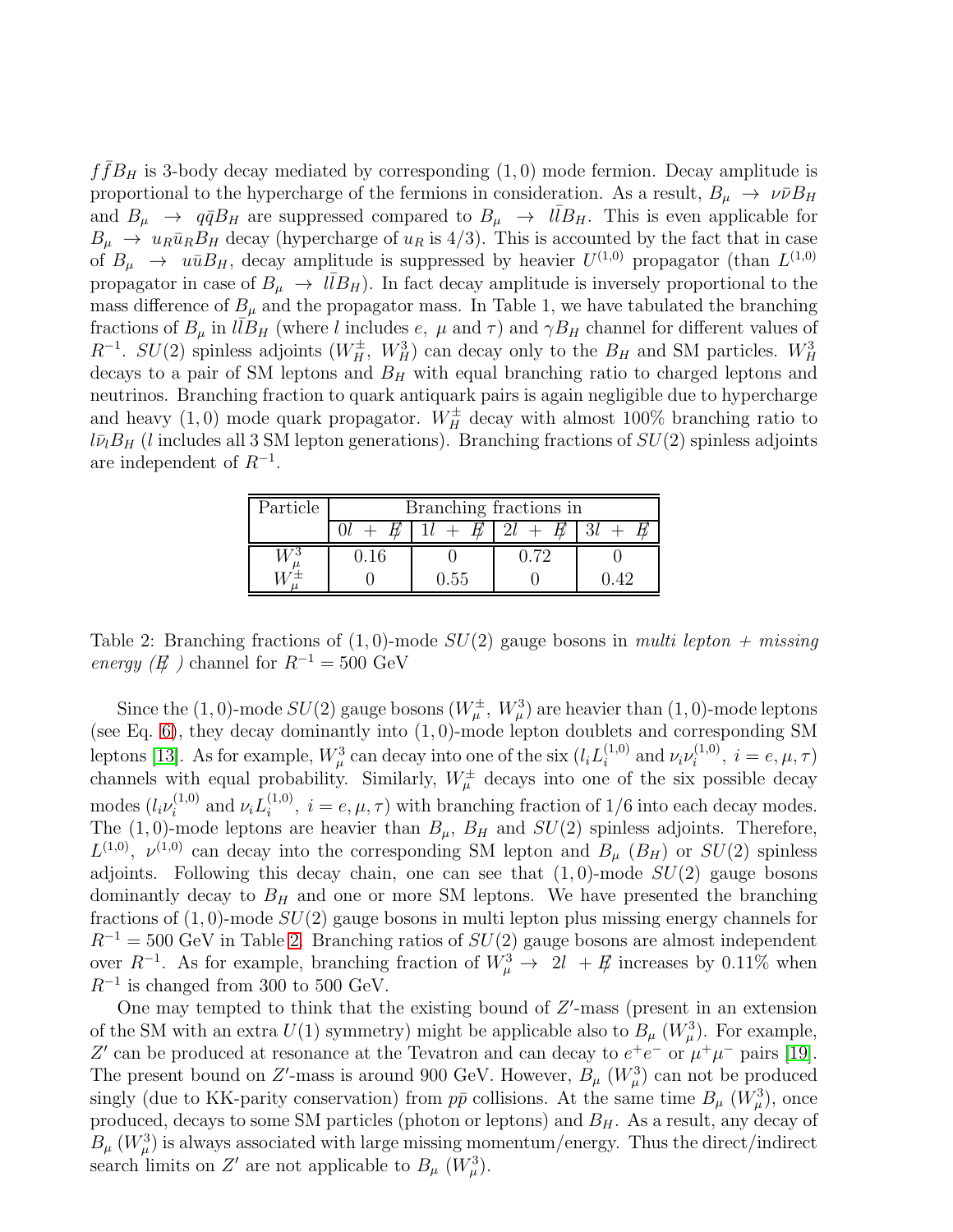

<span id="page-6-0"></span>Figure 1: Pair production cross-sections of  $(1,0)$ -mode states at the LHC as a function of R−<sup>1</sup> . CTEQ4L parton distribution functions are used to evaluate those cross-sections.

# 3 Signature of electroweak (1, 0)-mode particles at the LHC

In this section, we will first discuss the production of electroweak  $(1,0)$ -mode particles of 2UED at the LHC. Phenomenology in 2UED is different and perhaps more complicated compared to 1UED due to the presence of spinless adjoints. In a previous work [\[15\]](#page-22-8) we have studied the production (in the context of LHC) and decays of  $(1, 1)$ -mode spinless adjoints in some details.

Due to the conservation of KK-parity, single production of  $(1,0)$ -mode particles is not possible. So they must be produced in pairs. All the  $(1,0)$ -mode electroweak gauge bosons and spinless adjoints have tree level couplings with an (1, 0)-mode fermion and a SM fermion. These couplings arise from the compactification of 6D kinetic term for fermions, present in the 6D bulk Lagrangian. Two  $(1, 0)$ -mode charged  $SU(2)$  gauge bosons or spinless adjoints can couple to a SM photon or a SM Z-boson. Those couplings arise from the compactification of the kinetic term for 6D non Abelian gauge fields. All the vertices relevant for the pair production of (1, 0)-mode electro-weak particles can be found in Appendix A. Pair production of  $(1, 0)$ -mode electroweak gauge bosons or spinless adjoints at the LHC take place via the above mentioned interactions only. We have estimated the production cross-sections of the following pairs of neutral  $(1,0)$ -mode states:  $\sigma(B_\mu, B_H)$ ,  $\sigma(W_\mu^3, B_H)$ ,  $\sigma(W_H^3, B_H)$ ,  $\sigma(W_\mu^3, W_H^3), \sigma(W_H^3, W_H^3), \sigma(W_\mu^3, W_\mu^3)$ ; pairs of opposite charged  $(1,0)$ - modes:  $\sigma(W_\mu^{\pm}, W_\mu^{\mp}),$  $\sigma(W_{H}^{\pm}, W_{H}^{\mp}), \sigma(W_{\mu}^{\pm}, W_{H}^{\mp})$  and pairs of one charged and one neutral states:  $\sigma(W_{\mu}^{\pm}, W_{\mu}^3),$  $\sigma(W^{\pm}_{\mu}, W_H^3), \sigma(W^{\pm}_H, W_\mu^3), \sigma(W^{\pm}_H, W_H^3)$  in proton-proton collision at center-of-mass energy of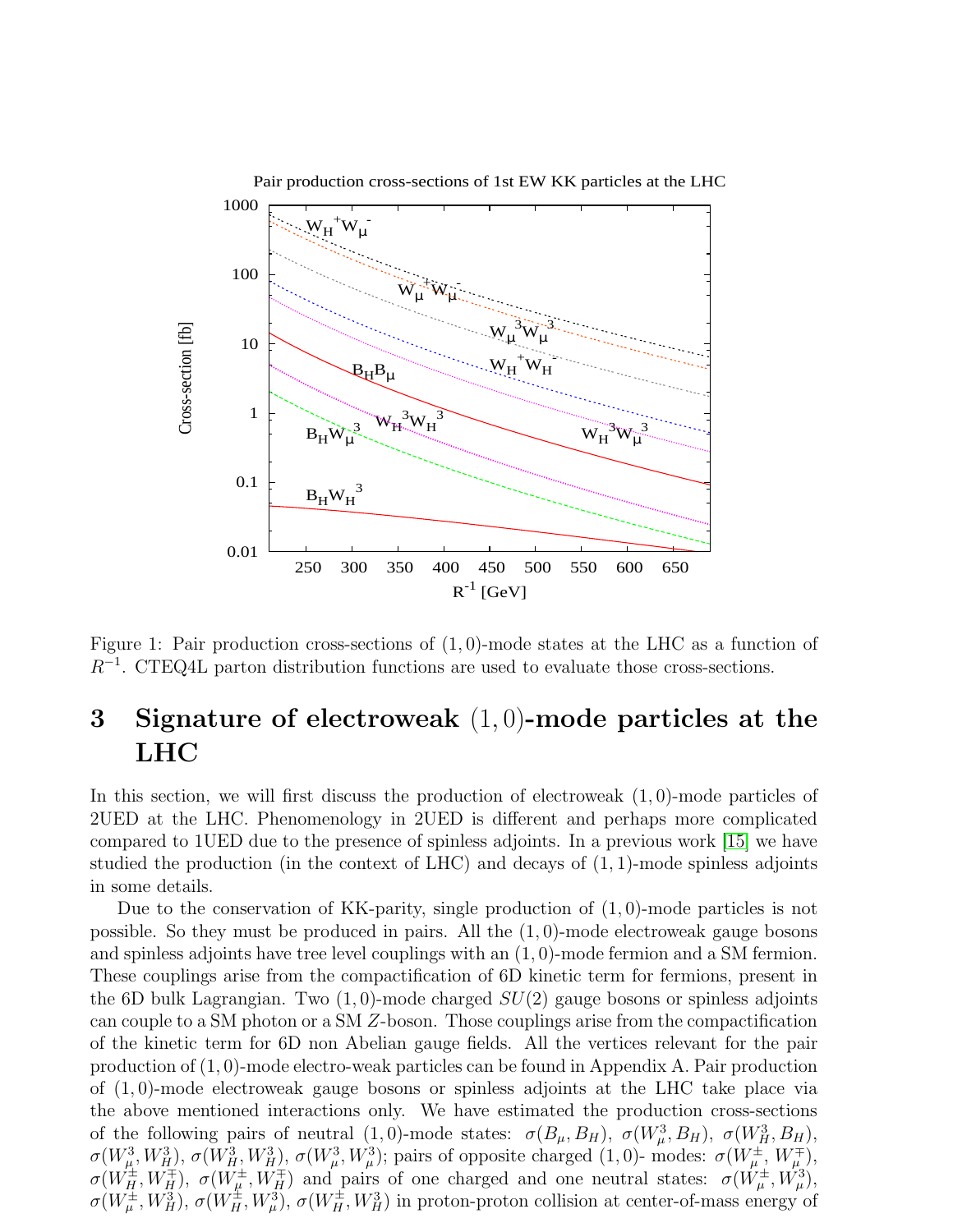

<span id="page-7-0"></span>Figure 2: Production cross-sections for one charged  $+$  one neutral  $(1,0)$ -modes at the LHC as a function of  $R^{-1}$ . CTEQ4L parton distribution functions are used to evaluate those cross-sections.

14 TeV. CTEQ4L parton distribution functions [\[20\]](#page-22-14) are used to numerically evaluate the above cross-sections. The factorization scale (for parton distribution functions) is fixed at the (1, 0)-mode mass. For this study we have used one-loop corrected mass spectrum for  $(1, 0)$ -mode particles given in Eq.  $(6)$ .

The production cross-sections of two neutral  $(1, 0)$ -mode or two oppositely charged  $(1, 0)$ -mode final particles are presented in Fig. [1](#page-6-0) as function of  $R^{-1}$ . The processes presented in Fig. [1,](#page-6-0) apart from being completely driven by electroweak couplings, are initiated by a quark and an antiquark. LHC, being a proton-proton collider, antiquarks can only arise from sea-excitations. Consequently, at the energy scale of our interest, the density of antiquarks inside a proton is small compared to quarks. This makes the above cross-sections small.

Production cross-sections of  $U(1)$  spinless adjoint  $(B_H)$  in association with  $SU(2)$  spinless adjoint  $(W_H^3)$  or gauge boson  $(W_\mu^3)$  are smallest among the others.  $B_H W_H^3$   $(W_\mu^3)$  pair production cross-section vary from 0.05 (2.5) fb to 0.01 fb as as we vary  $R^{-1}$  from 200 to 650 (700) GeV.  $\sigma(W_H^3 W_H^3)$  and  $\sigma(B_\mu B_H)$  are large compared to the previous two but the numerical values are not very promising.  $W_H^3 W_H^3$   $(B_\mu B_\mu)$  production cross-section varies from 8.75 (14.4) fb to 0.06 (0.09) fb as we vary  $R^{-1}$  from 200 to 690 GeV. At the parton level,  $q\bar{q} \to B_H W_H^3$   $(W_\mu^3)$  or  $W_H^3 W_H^3$  process is mediated by an excited  $(1,0)$ -mode quark in the t  $(u)$ -channel. Since  $SU(2)$  gauge fields in 4D (6D) couple only with left-handed (6D +ve chirality) fermions, only the +ve chirality (1,0)-mode fermion  $Q_+^{(1,0)}$  contributes in t (u)-channel. The coupling of a  $(1,0)$ -mode  $U(1)$  gauge boson or spinless adjoint with an (1, 0)-mode quark and a SM quark is proportional to the hypercharge of the corresponding quark. Due to small hypercharge of the quarks, processes involving one or two  $U(1)$  gauge boson or spinless adjoint are suppressed at hadron collider.

Rest of the cross-sections, shown in Fig. [1,](#page-6-0) involves  $SU(2)$  gauge bosons and spinless adjoints. These cross-sections are large even for larger value of  $R^{-1}$ . As for example,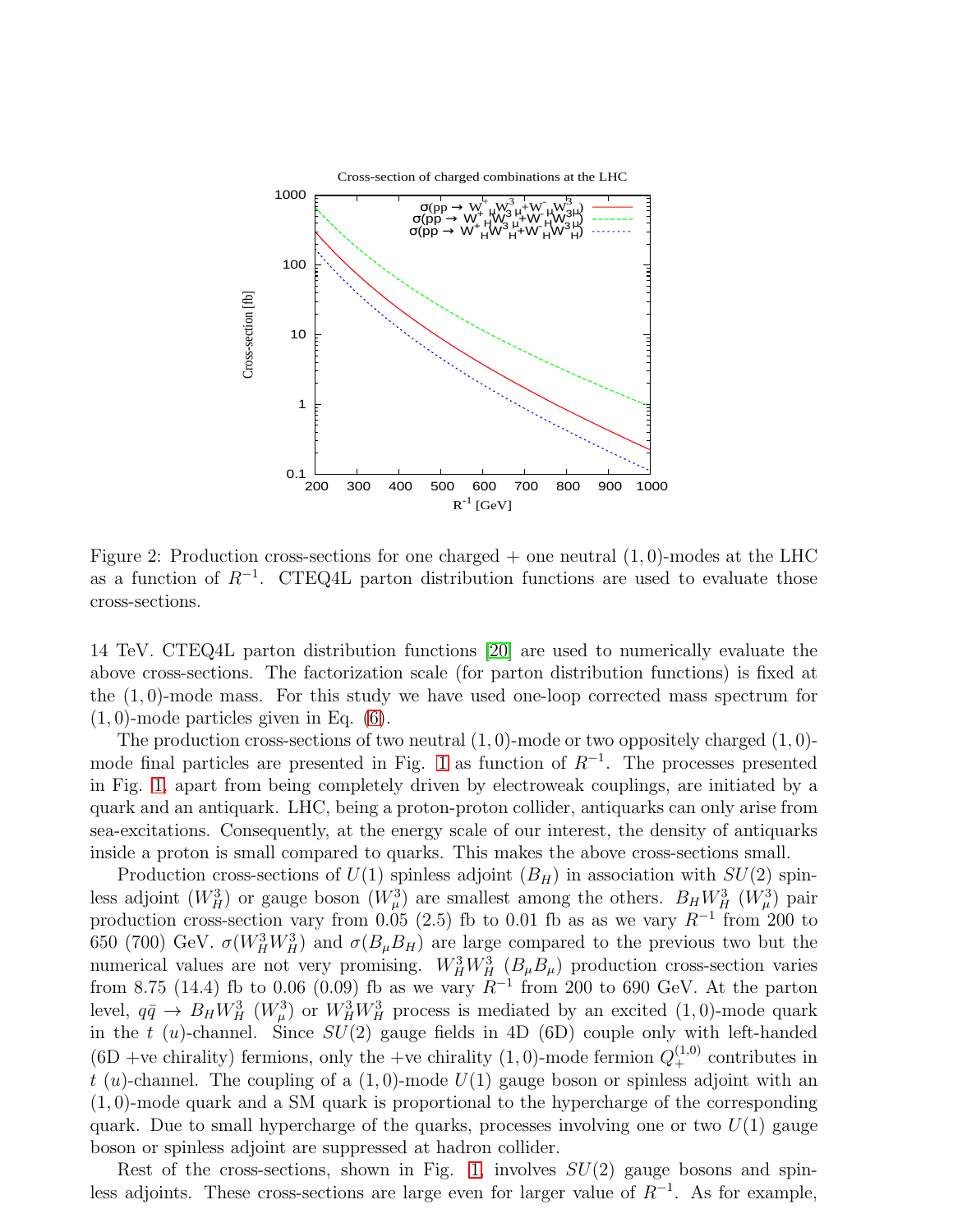cross-section for  $W^{\pm}_{\mu}W^{\mp}_{H}$  ( $W^{\mp}_{\mu}$ ) production and  $W^3_{\mu}$  pair production varies from few hundred femtobarn to few femtobarn as we vary  $R^{-1}$  from 200 to 700 GeV.

The production cross-sections of one charged and one neutral (1, 0)-modes are presented in Fig. [2.](#page-7-0)  $W^{\pm}_\mu W^3_H$  and  $W^{\pm}_H W^3_\mu$  production cross-sections vary from few hundred femtobarn to 1 fb as we vary  $R^{-1}$  from [2](#page-7-0)00 GeV to 1 TeV. In Fig. 2 we have not presented the production cross-sections of charged  $SU(2)$  gauge bosons or spinless adjoints in association with a  $U(1)$ gauge boson or spinless adjoint. Those production cross-sections are very much suppressed compared to the others due to the small hypercharge of quarks.

| Final State        | Parton level sub-processes                                                                                                                                             |
|--------------------|------------------------------------------------------------------------------------------------------------------------------------------------------------------------|
|                    | $q\bar{q} \rightarrow AB$                                                                                                                                              |
| $2 - lepton + p_T$ | $\overline{B_\mu B_H, W_\mu^3 B_H, W_H^3 B_H, \ W_\mu^3 W_H^3, W_H^3 W_H^3, W_\mu^3 W_\mu^3}$<br>$W^{\pm}_\mu W^{\mp}_\mu, W^{\pm}_H W^{\mp}_H, W^{\pm}_\mu W^{\mp}_H$ |
| $3 - lepton + p_T$ | $W^{\pm}_{\mu}W^3_{\mu}, W^{\pm}_{\mu}W^3_{H}, W^{\pm}_{H}, W^3_{\mu},$                                                                                                |

<span id="page-8-0"></span>Table 3: List of parton level sub-processes that contribute to the  $2 - lepton + pT$  and  $3 - lepton + p_T'$  signal at the LHC.

After a very short discussion about the pair production cross-sections of  $(1,0)$ -mode electroweak bosons and spinless-adjoints, we will now analyze the possible signals of this sector at the LHC. Electroweak  $(1,0)$ -mode particles of 2UED exclusively decay to multi lepton and  $B_H$ . Only exception is the  $U(1)$  gauge boson  $B_\mu$ , which can decay into a photon and  $B_H$ . Therefore, the pair production of  $B_\mu$  and production of  $B_\mu$  in association with  $B_H$ give rise to two photon and one photon  $+\cancel{p}_T$  signal respectively. One or two photon  $+\cancel{p}_T$ signals are unique for 2UED. However, due to small hypercharge of quarks, these production cross-sections are small at the LHC. Thus it is not possible to detect photon plus  $\psi_T$  signal over the SM background. Since the hypercharges of electron and positron are large, the production cross-sections of  $B_{\mu}$  in association with a  $B_{H}$  is expected to be large at an  $e^{+}e^{-}$ collider. Therefore,  $B_{\mu}B_{H}$  pair production may gives rise to interesting signals of 2UED at  $e^+e^-$  collider. We will consider this possibility in Section 4 in details.

Since all other electroweak (1, 0)-mode spinless adjoints or gauge bosons almost exclusively decay to SM leptons and  $B_H$ , we concentrate on two SM leptons +  $p_T$  signal resulting from the production of two neutral or two oppositely charged  $(1, 0)$ -mode particles and three SM lepton  $+\cancel{p}_T$  signal arising from the production of one charged plus one neutral  $(1,0)$ -mode states. In Table [3,](#page-8-0) we have listed all the parton level sub-processes that contribute (after decay) to the two (three) SM leptons  $+\cancel{p}_T$  signal. The decays of electroweak (1,0)-modes are discussed in section 2.1 (see Table [1](#page-4-2) and Table [2\)](#page-5-0).

### 3.1 2-lepton +  $p_T$  signal

2-lepton +  $p_T$  signal arises from the production of two (both neutral or charged) (1,0) mode electroweak particles (presented in Fig. [1\)](#page-6-0). Since the tau lepton detection efficiency is significantly different from both electron and muon, the signal is summed over electron and muon only  $(l = e, \mu)$ .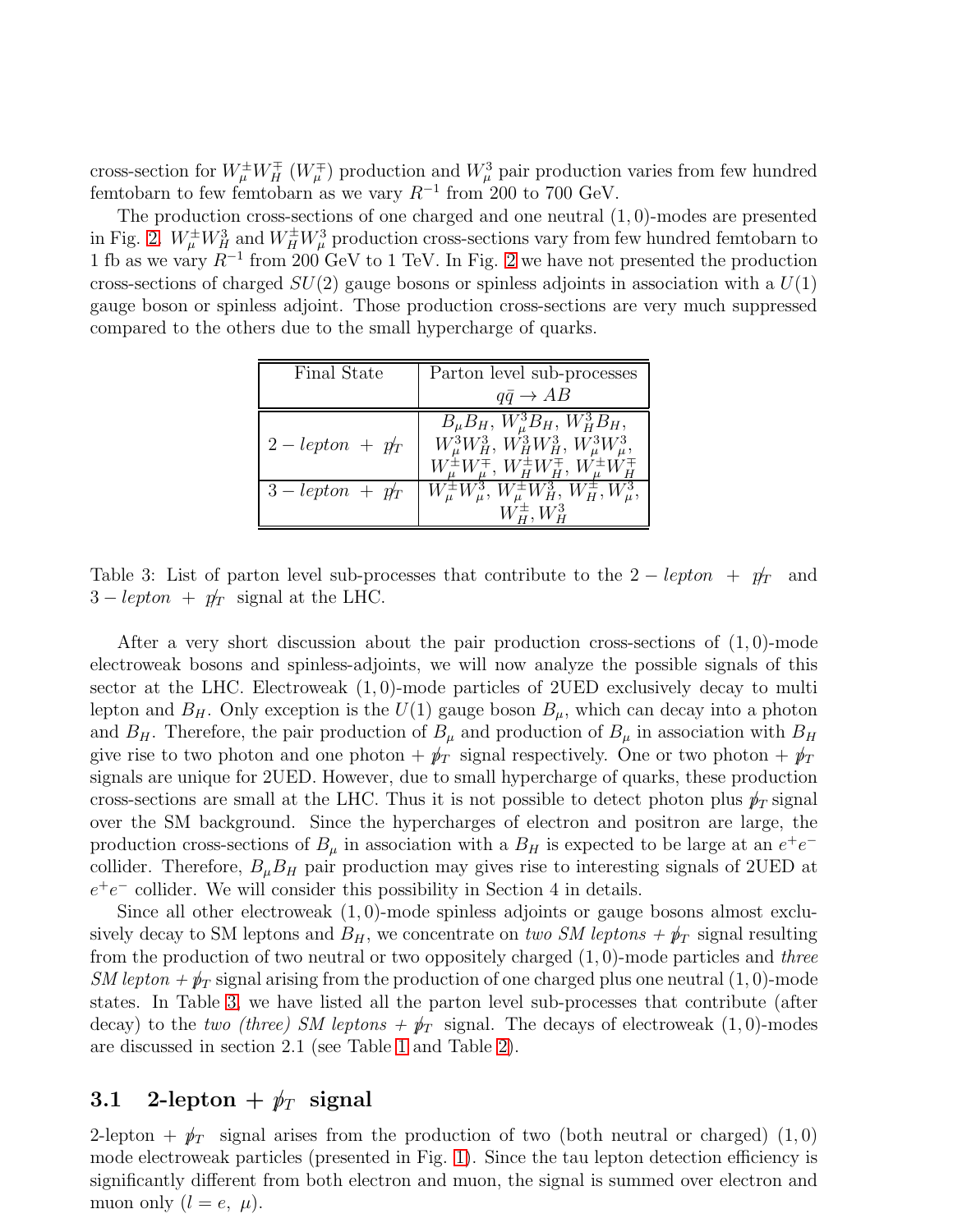| Kinematic Variable | Minimum value    | Maximum value |
|--------------------|------------------|---------------|
| $\Delta R(l^+l^-)$ | 0.3              |               |
| $p_T^{l^+,l^-}$    | $10 \text{ GeV}$ |               |
| $\eta_{l^+,l^-}$   | $-2.5$           | 2.5           |
| $p\llap/_T$        | $25 \text{ GeV}$ |               |
| $M(l^{+}l^{-})$    | $10 \text{ GeV}$ |               |

<span id="page-9-0"></span>Table 4: Acceptance cuts on the kinematical variables for 2-lepton +  $p_T$  signal.

We have used a parton level Monte-Carlo computer code to evaluate the  $2l + p_T$  and  $3l+p_T$  cross-sections. To parametrize detector acceptance and enhance signal to background ratio , we have imposed kinematic cuts, listed in Table [4.](#page-9-0) It is important to mention that production of  $(1, 0)$ -mode lepton pairs and their decay to a SM lepton  $+ B_H$  also contributes to the signal. However, production of  $(1,0)$ -mode lepton pairs at a hadron collider is purely a s-channel process and thus is very much suppressed.

With the acceptance cuts, defined in Table [4,](#page-9-0) the total signal cross-section is small for the higher values of  $R^{-1}$ . As for example, the total signal cross-section is 19.46 fb for  $R^{-1} = 450$ GeV. However, the difficulty in detecting the signals is not the small rate of production, but due to the large SM background which we will discuss in the following.

In the SM, the dominant contribution to  $2l+p_T$  comes from the W-boson pair production, Z-boson pair production and production of a Z-boson in association with a virtual photon.  $2l + \psi_T$  background can also come from the production of a WZ-pairs followed by leptonic decay of both W and Z where one of the charged lepton falls outside the detector coverage. However, with the acceptance cuts (listed in Table [4\)](#page-9-0) this cross-section is estimated to be very small.

| Kinematic Variable   Minimum value   Maximum value |                   |                  |
|----------------------------------------------------|-------------------|------------------|
| $M(l^+l^-)$                                        | $10~\mathrm{GeV}$ | $85 \text{ GeV}$ |
| $\Delta\Phi_{l+1-}$                                |                   | $177^{0}$        |

<span id="page-9-1"></span>Table 5: Selection cuts on the kinematical variables for 2-lepton  $+p<sub>T</sub>$  signal.

It is important to notice that the signal, we are considering, consists of only two observable charged leptons which may come from ordinary Drell-Yan process. However, Drell-Yan production of lepton pairs is not accompanied by missing energy. So this kind of background can be removed simply by demanding a minimum value of the missing transverse momentum. Drell-Yan production of  $\tau$ -lepton pairs and subsequent leptonic decays of  $\tau$  provides a real background to 2UED signal. However, the leptons  $(l = e, \mu)$  resulting from the Drell-Yan production of  $\tau$  pairs are almost back to back in the transverse plane. Therefore, this contribution can be completely removed by demanding an upper bound on the angle between leptons in the transverse plane.

The production  $t\bar{t}$  pairs and subsequent semi-leptonic decays of both the top quarks also contributes to the  $2l + \not{p}_T$  background where both the partons are either too soft to be identified as jets or fall outside detector coverage. We made an estimate of this background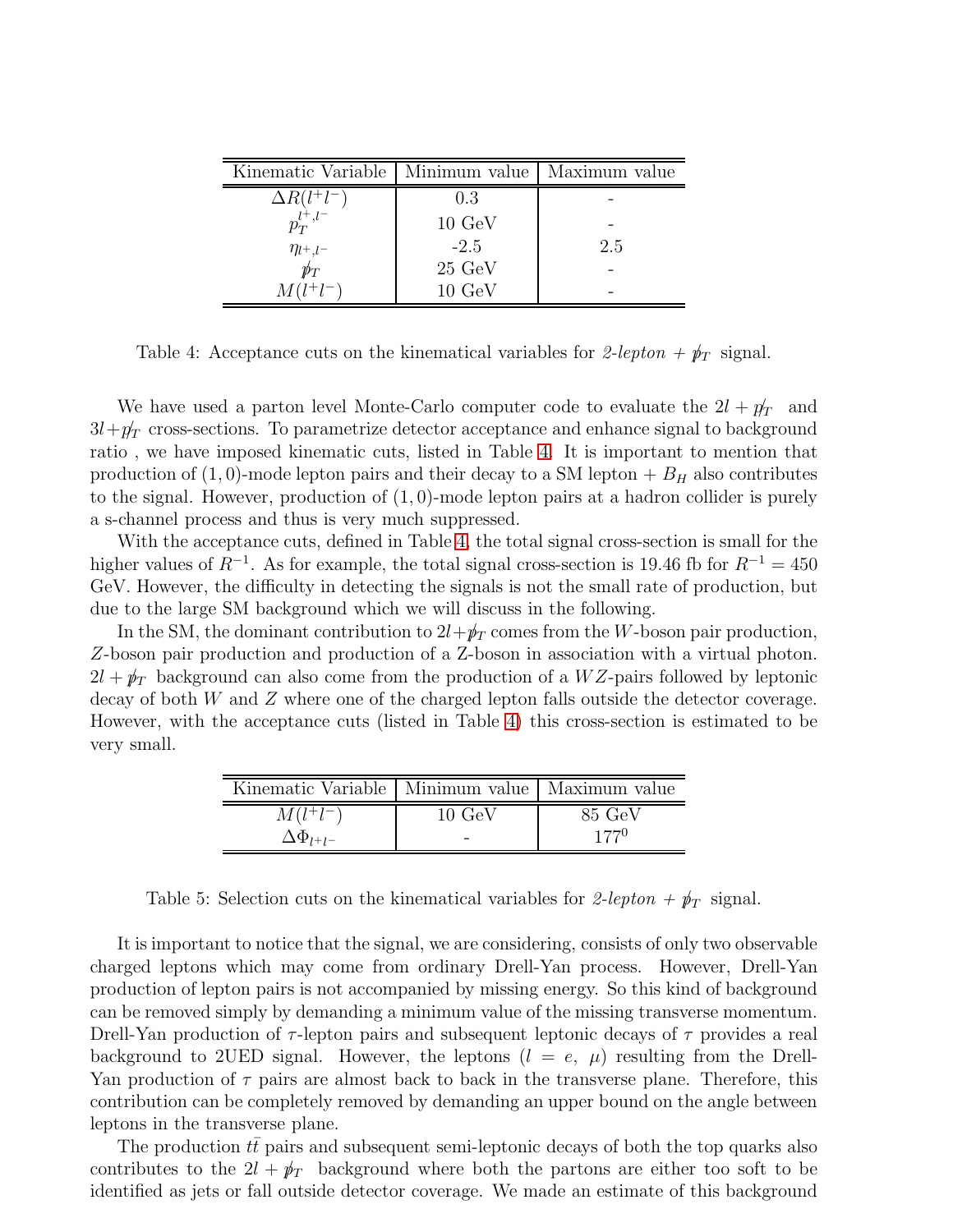

<span id="page-10-1"></span>Figure 3: Invariant mass (of lepton pair) distribution of signal (for three different values of  $R^{-1}$ ) and background (for 2-lepton plus  $p_T$  signal).

by demanding the partons can be identified as jets only if their  $p_T > 30 \text{ GeV}^5$  $p_T > 30 \text{ GeV}^5$ .

The background from Z-boson pair production can be eliminated by rejecting events in which the invariant mass of the lepton pairs is close to the mass of Z-boson. Fig. [3](#page-10-1) shows the invariant mass distribution for the SM background and signal. Z-pole is clearly visible in the SM background distribution. To extract signal from the SM background we impose the selection cuts listed in Table [5.](#page-9-1) The choice of selection cut on the invariant mass of the lepton pairs is largely aimed to reduce the contribution from the Z-boson pair production. With those selection cuts, listed in Table [5,](#page-9-1) the background, arises from production of  $tt$ pairs, is also found to be small. In Table [6,](#page-11-0) we have presented the background cross-sections after acceptance cuts (second column) and selection cuts (third column).

The dominant background to the  $2l + p_T$  signal is W-boson pair production from quarkantiquark annihilation followed by leptonic decay of each of the  $W$ -bosons. It is difficult to choose a selection criteria which can completely remove this background without affecting the signal.

Signal cross-section for different values of  $R^{-1}$  are presented in Table [7](#page-11-1) after applying the acceptance cuts (2nd column) and selection cuts (3rd column) respectively. The corresponding background cross-sections are also presented in Table [6.](#page-11-0) In order to quantify the ability of extracting signal event,  $N_S = \sigma_S \mathcal{L}$ , for a given integrated luminosity  $\mathcal L$  over the SM background events,  $N_B = \sigma_B \mathcal{L}$ , we define the significance  $S = N_S / \sqrt{N_B}$ . It is clear

<span id="page-10-0"></span><sup>&</sup>lt;sup>5</sup>We keep in mind that in LHC environment purely leptonic signal like ours are always come with soft jets. In our parton level analysis, we assume that unless the b-parton coming from t-decay have  $p_T > 30$ GeV, it can not be identified as jets.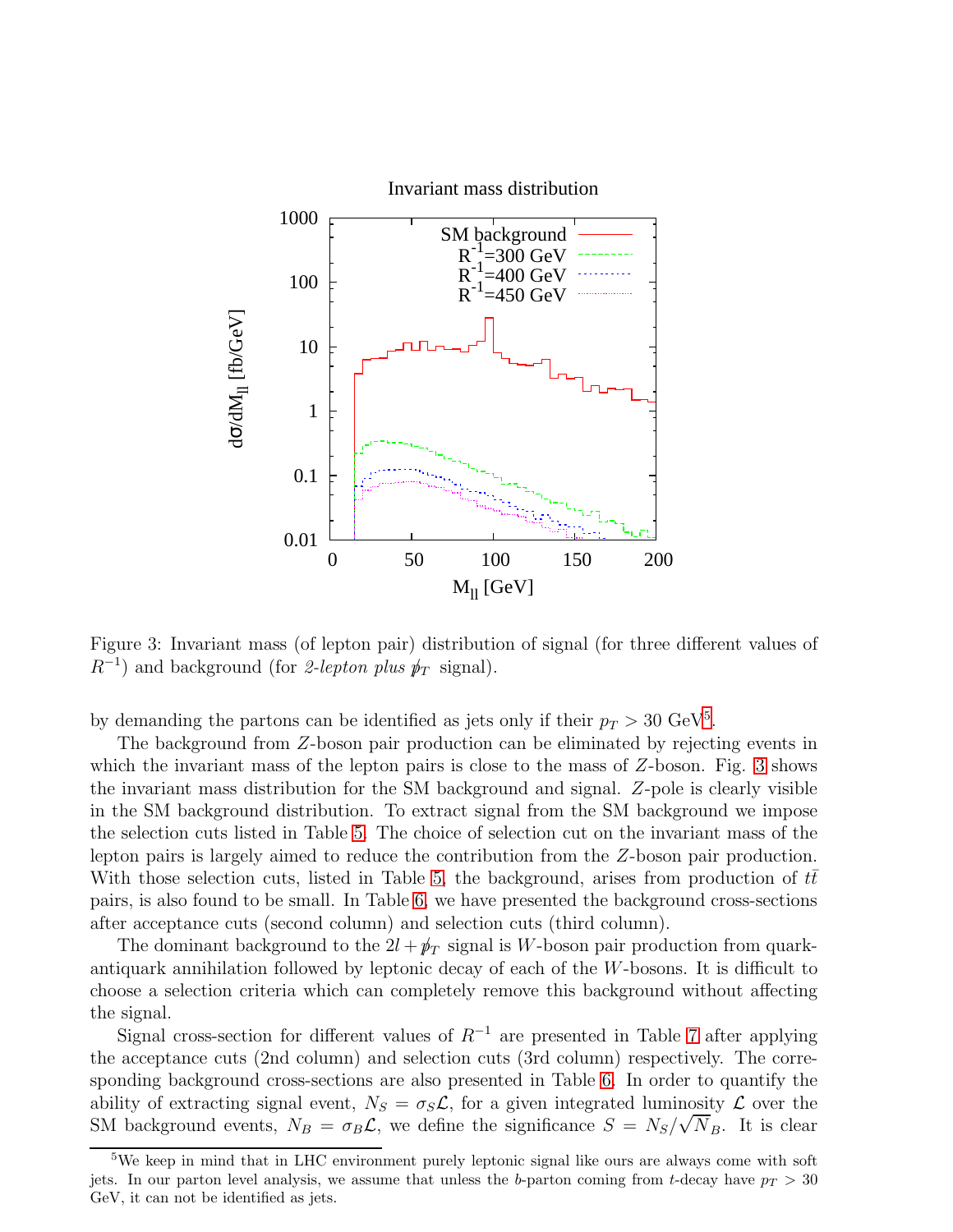| Contributing                        | Cross-section in fb                          |       |  |  |  |
|-------------------------------------|----------------------------------------------|-------|--|--|--|
| SM process                          | After acceptance cuts   After selection cuts |       |  |  |  |
| $pp \rightarrow \tau\bar{\tau}$     | 216                                          |       |  |  |  |
| $pp \rightarrow W^{\pm}Z$           | 2.1                                          | (1.4) |  |  |  |
| $pp \rightarrow tt$                 | 22.5                                         | 8.13  |  |  |  |
| $pp \rightarrow W^+W^- + \gamma^*Z$ | 1220                                         |       |  |  |  |

Table 6: Standard model background cross-sections for 2-lepton  $+\not p_T$  signal.

<span id="page-11-0"></span>

|        | Signal cross-section in fb.                |      |  |  |  |
|--------|--------------------------------------------|------|--|--|--|
| in GeV | After acceptance cut   After selection cut |      |  |  |  |
| 300    | 24.4                                       | 18.5 |  |  |  |
| 350    | 19.1                                       | 11.4 |  |  |  |
| 400    | 10                                         | 7.3  |  |  |  |
| 450    | 67                                         | 47   |  |  |  |

<span id="page-11-1"></span>Table 7: 2-lepton +  $\rlap/p_T$  signal cross-sections for different values of  $R^{-1}$ .

from the numbers in Table [7](#page-11-1) that, with 100  $fb^{-1}$  luminosity, more than  $5\sigma$  discovery of the signal is possible upto  $R^{-1}$  = 350 GeV.

## 3.2 3-lepton +  $p_T$  signal

In the frame work of 2UED, 3-lepton +  $\rlap/p_T$  signal results from the production of a neutral  $(1, 0)$ -mode gauge boson or spinless adjoint in association with a charged  $(1, 0)$ -mode  $SU(2)$ gauge boson or spinless adjoint (presented in Fig. [2\)](#page-7-0). As for example, the production of a neutral gauge boson or spinless adjoint in association with a charged  $SU(2)$  spinless adjoint and the subsequent decay of the charged adjoint in 1-lepton +  $\rlap/p_T$  channel and neutral particle in 2-lepton +  $\psi_T$  channel give rise to 3-lepton +  $\psi_T$  signal,  $pp \to W_H^{\pm} W_\mu^3$  ( $W_H^3$ )  $\to$  $(l^{\pm}B_H)(l^{\pm}l^-B_H)$ . However, the decay of  $(1,0)$ -mode  $SU(2)$  charged gauge bosons into 1lepton +  $\psi_T$  channel and 3-lepton +  $\psi_T$  channel are equally probable as can be seen from Table [2.](#page-5-0) Therefore, for  $W^{\pm}_{\mu}W^3_{\mu}$  ( $W^3_H$ ) production, both the invisible decay and 2-lepton +  $B_H$  decay of  $W^3_\mu$  ( $W^3_H$ ) contributes to the signal. Instead of including all three SM lepton generations, in this part of the work we consider only first two generations of SM leptons  $(l = e, \mu)$ . We impose following selection criteria, listed in Table [8,](#page-12-0) on the kinematical variables after ordering the leptons according to their  $p_T$  hardness  $(p_T^{l_1} \leq p_T^{l_2} \leq p_T^{l_3})$  $_{T}^{\iota_{3}}).$ 

In the SM, the dominant contribution to 3-lepton  $+\cancel{p}_T$  comes from the production of Wboson in association with a  $Z$ -boson or a virtual photon. The  $WZ$  production is characterized by a peak in the invariant mass distribution of the lepton pairs at the Z-boson mass. Fig. [4](#page-13-0) shows the invariant mass (of three possible combinations of leptons) distributions for signal (for  $R^{-1} = 500 \text{ GeV}$ ) and background. Therefore, the contributions from WZ production can be eliminated by rejecting the events in which the invariant mass of any lepton pair is close to the mass of the Z-boson. However, it is difficult to introduce an event selection criteria to eliminate the  $W\gamma^*$  contribution without affecting the signal. However, the lepton pairs coming from  $\gamma^*$  are in general soft an try to be collinear to each other. Hence a cut on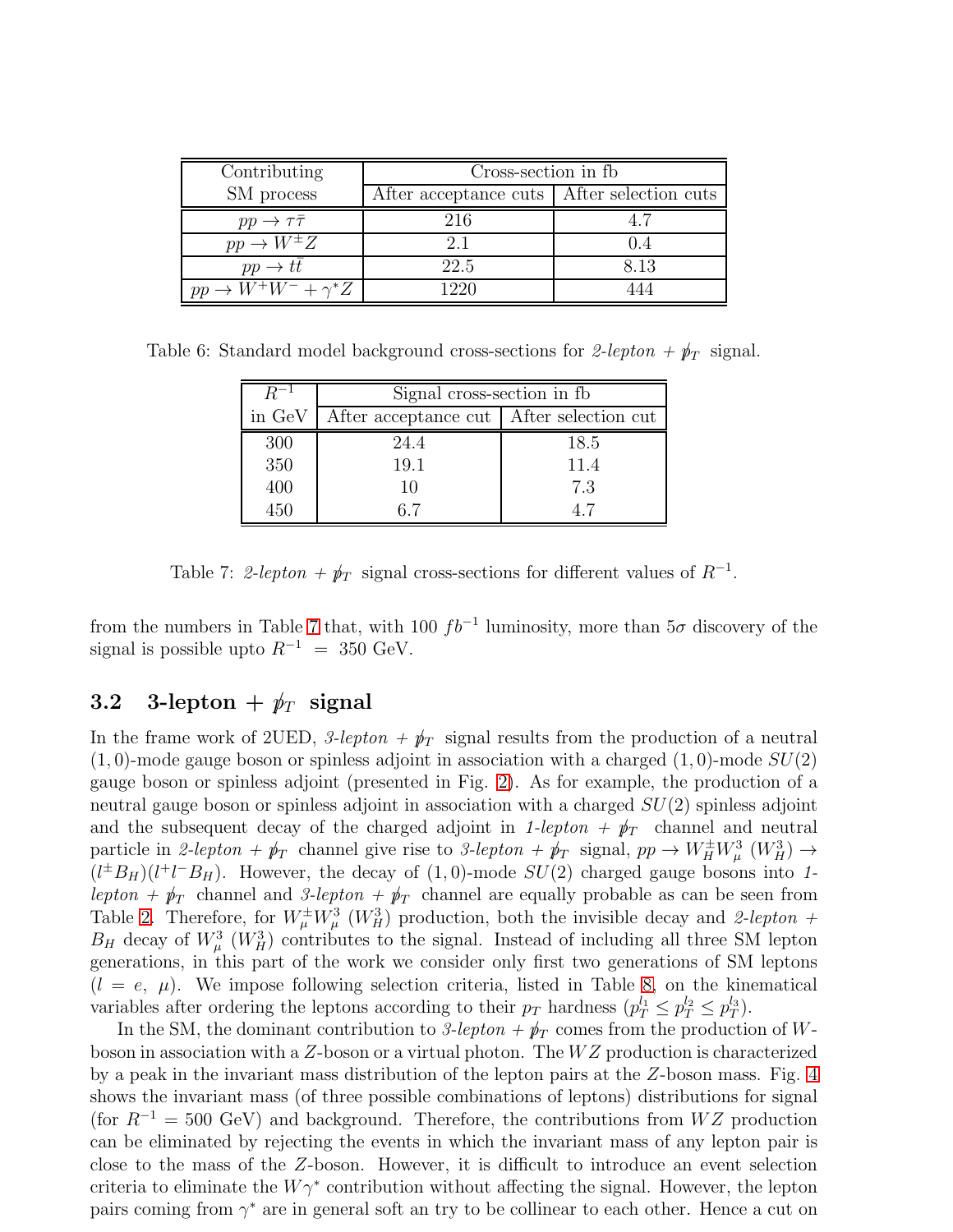| Kinematic Variable   Minimum value   Maximum value |                  |     |
|----------------------------------------------------|------------------|-----|
| $\Delta R(l_i l_j), i \neq j$                      | 0.3              |     |
|                                                    | $10 \text{ GeV}$ |     |
| $\eta_{l_i}$                                       | $-2.5$           | 2.5 |
|                                                    | $25 \text{ GeV}$ |     |

Table 8: Acceptance cuts on the kinematical variables for 3-lepton +  $\rlap/p_T$  signal with  $i, j =$ 1, 2, 3 and  $l = e, \mu$ .

<span id="page-12-0"></span>

|                                                 |               |                 |       | Signal |      |  |
|-------------------------------------------------|---------------|-----------------|-------|--------|------|--|
|                                                 | Background    | cross-section   |       |        |      |  |
| Applied Cuts                                    | cross-section |                 | in fh |        |      |  |
|                                                 | in fb         | $R^{-1}$ in GeV |       |        |      |  |
|                                                 |               | 400             | 500   | 550    | 600  |  |
| Acceptance cuts                                 | 145           | 8.83            | 4.51  | 3.29   | 2.44 |  |
| 10 $GeV < p_T^{l_1} < 50 \ GeV$ ,               |               |                 |       |        |      |  |
| 15 $GeV < p_T^{l_2} < 50 \; GeV$ ,              | 99.7          | 7.2             | 3.71  | 2.74   | 1.98 |  |
| $p_T^{l_3} > 20 \; GeV$                         |               |                 |       |        |      |  |
| $20 \text{ GeV} < M_{l_1l_2} < 70 \text{ GeV},$ |               |                 |       |        |      |  |
| $ M_{l_1l_3}-m_Z >10\ GeV,$                     | 6.39          | 4.8             | 2.46  | 1.72   | 1.23 |  |
| $ M_{l_2l_3} - m_Z  > 10 \; GeV$                |               |                 |       |        |      |  |

<span id="page-12-1"></span>Table 9: 3-lepton +  $\rlap{\,/}p_T$  signal (for different values of  $R^{-1}$ ) and corresponding SM background after three sets of successive cuts.  $m_Z$  is the mass of Z-boson.

the invariant mass of the  $l_1l_2$  can remove a large part of this background.

To extract the signal from the SM background we have introduced a set of cuts, listed in Table [9.](#page-12-1) It is important to notice that the signal leptons results from the decay of a heavy particle (such as  $W^{\pm}_{\mu}$ ,  $W^{\pm}_{H}$ ,  $W^3_{\mu}$  and  $W^3_{H}$ ) into another heavy particle  $(B_H)$  plus one or more SM leptons. Therefore, the SM leptons most of the time carry small amount of energy. However, the background leptons arises from the decay of  $W$  and  $Z$  or a virtual photon. Consequently, the leptons from the decay of  $W$  or  $Z$  bosons are not very much soft. We have exploited this feature of the signal to enhance the signal to background ratio. In Table [9,](#page-12-1) we have imposed some upper bounds on the transverse momentum and invariant mass of leptons. We have also excluded the some region of the invariant mass distribution near  $Z$ -boson mass to suppress the reducible background arises from  $WZ$  production. Table [9](#page-12-1) also include signal (for different values of  $R^{-1}$ ) and SM background cross-sections after the selection cuts ( $p_T$  cuts and cuts on the invariant mass of the three lepton pairs). Here it is important to mention that the transverse mass distributions of the three background leptons also show a characteristics  $W$ -boson peak. However, we found that the cuts on the invariant masses are more effective than the cuts on the transverse masses. Numbers presented in Table [9](#page-12-1) clearly indicates that, at 100  $fb^{-1}$  luminosity of the LHC,  $5\sigma$  discovery of the 3-lepton +  $\rlap/p_T$  signal is possible upto  $R^{-1} = 600 \text{ GeV}$ .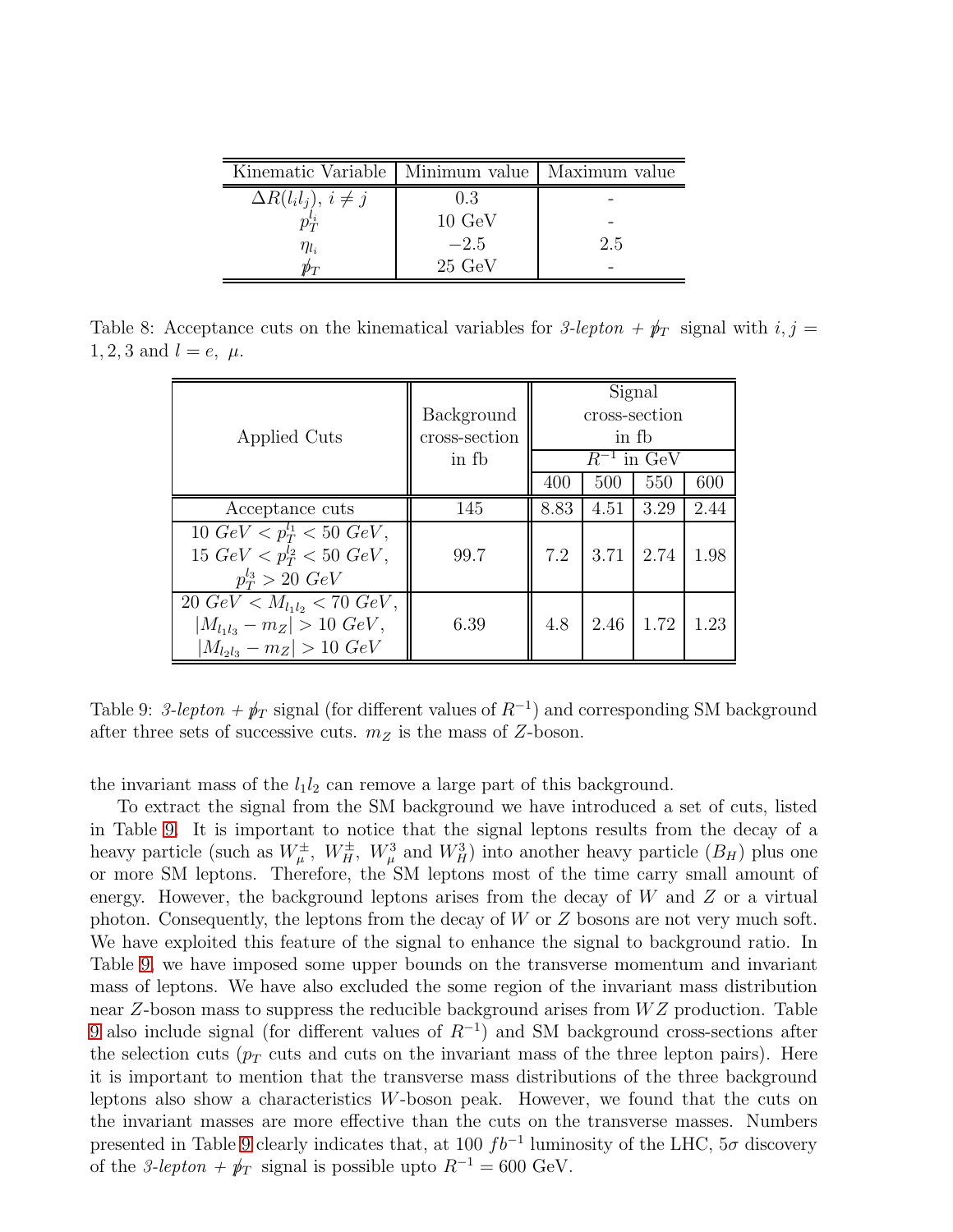

<span id="page-13-0"></span>Figure 4: Invariant mass distribution of signal (for  $R^{-1} = 500 \text{ GeV}$ ) and background (for  $3$ -lepton +  $p_T$  signal).

# 4 Signature of  $(1, 0)$ -mode  $U(1)$  sector at the ILC

The importance of  $B_\mu$  production in association with a  $B_H$  has been briefly mentioned in the section 3. Since the couplings of  $U(1)$  gauge boson or spinless adjoint with quarks are suppressed by the hypercharge of the respective quark, the  $B_{\mu}B_{H}$  pair production crosssection is very small at LHC. Therefore, if not possible to study the signals from  $B_{\mu}B_{H}$  pair production at the LHC. However, the couplings of  $U(1)$  gauge boson or spinless adjoint with leptons are enhanced by the hypercharges of the corresponding leptons. One can expect a higher rate of production for  $U(1)$  gauge boson and spinless adjoint at a  $e^+e^-$  collider. In this section we will discuss the prospect of  $B_{\mu}B_{H}$  pair production at a future linear  $e^{+}e^{-}$ collider.

Both  $B_\mu$  and  $B_H$  can couple to a  $(1, 0)$ -mode lepton and a SM lepton. The couplings arise from the compactification of 6D kinetic term for 6D leptons and can be found in Appendix A. At an  $e^+e^-$  collider, they can be directly produced in pairs,

$$
e^+ + e^- \rightarrow B_\mu + B_H,\tag{7}
$$

which proceeds via the exchange of an  $(1,0)$ -mode electron  $(E_{+}^{(1,0)}$  or  $E_{-}^{(1,0)}$ ) in t  $(u)$  channel. The numerical values of the cross-sections are presented in Fig. [5](#page-14-0) as a function of  $R^{-1}$  for two different values of  $e^+e^-$  center-of-mass energies.

 $B<sub>u</sub>$  dominantly decays to two SM leptons and a LKP resulting into 2-leptons and missing energy signal. However, this is not the only source of 2-lepton and missing energy in 2UED. Pair productions of almost all combinations of electroweak gauge bosons and spinless adjoints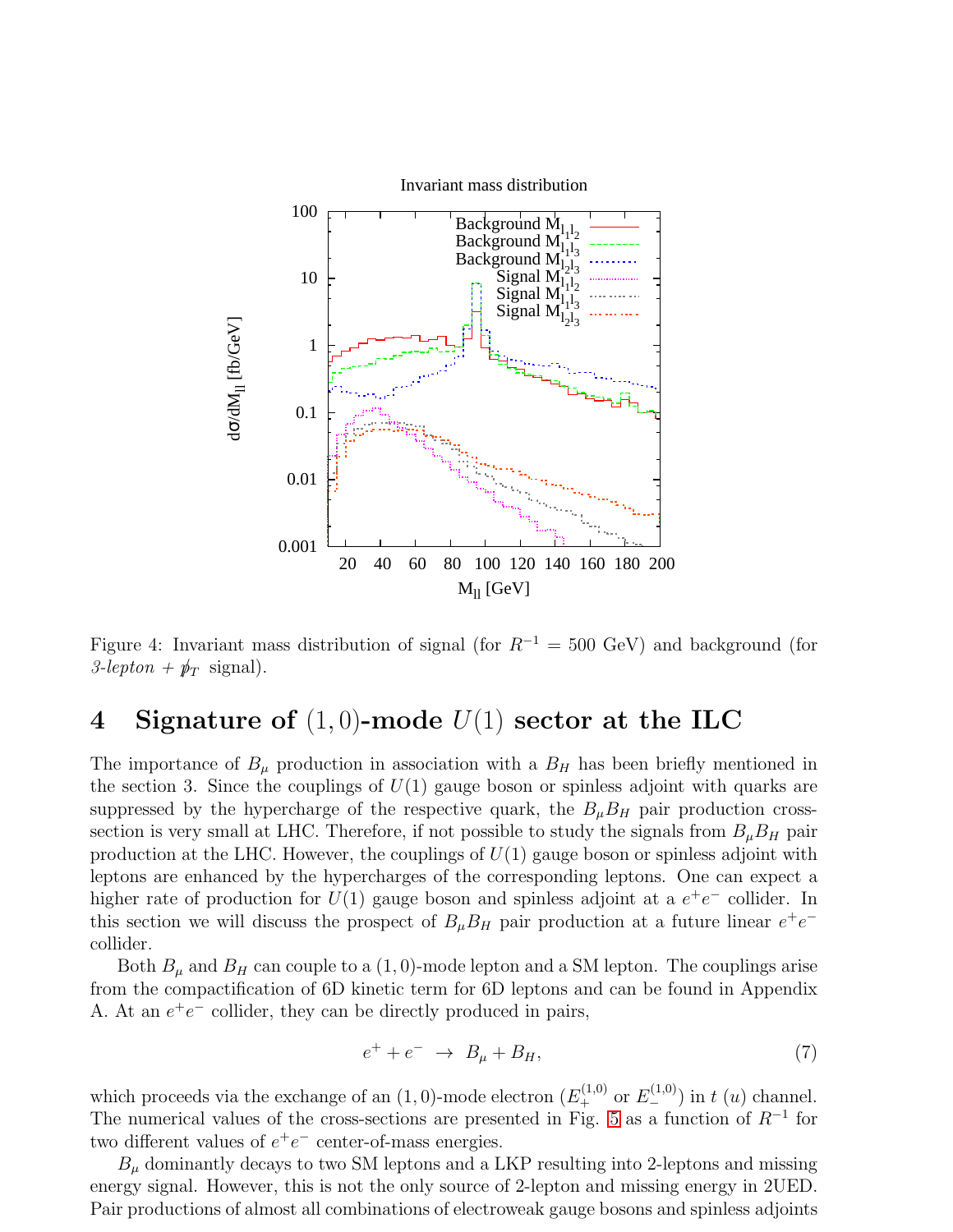

<span id="page-14-0"></span>Figure 5:  $B_{\mu}B_{H}$  pair production cross section as a function of the compactification radius  $R^{-1}$  for 1 TeV (solid line) and 3 TeV (dashed line) center-of-mass energy of  $e^+e^-$  collider.

give rise to 2-lepton and missing energy final state. In fact, the largest contribution to 2 lepton and missing energy, in  $2UED$ , comes from the pair production of  $(1, 0)$ -mode electrons and their subsequent decays to SM electrons and LKP [\[16\]](#page-22-9). However, in this work we will concentrate on the other decay mode of  $B_{\mu}$ , i.e to a photon and LKP. We are interested in analysing the  $\gamma + E$  signal.

Single photon  $+$  missing energy signal is particularly interesting because this signal is the characteristics of this theory. Since the structure of 2UED theory and 1UED theory are almost identical, they give rise to similar kind of signals at colliders. However, single photon  $+$  missing energy signal is one of the very few spectacular signals which can distinguish 1UED and 2UED. In 1UED similar kind of signal can only arise from the production of LKP in association with a photon. In fact, all those theories which include a dark matter candidate can give rise to *single photon* + missing transverse momentum signal<sup>[6](#page-14-1)</sup> via the radiative production of the dark matter candidate. As for example, radiative production of lightest supersymmetric particles (LSP) in different R-parity conserving supersymmetric models gives rise to single photon plus missing transverse momentum signal. However, all those radiative production processes are suppressed by the square of an additional electron photon coupling. Moreover, photons from radiative productions are predominantly soft or collinear. Therefore, the detector acceptance cuts on photon energy and rapidity almost remove the contributions from radiative pair production of LKP or LSP.

Radiative neutrino production  $(e^+e^- \to \nu_l\bar{\nu}_l\gamma)$  is the major SM background to the signal. Some acceptance cuts on the signal and background are listed in Table [10.](#page-15-0) It is worthwhile to mention that photon rapidity cut reduces another potentially dangerous background namely the radiative Bhabha scattering,  $e^+e^- \to e^+e^- \gamma$ , where both the final state leptons escape

<span id="page-14-1"></span><sup>&</sup>lt;sup>6</sup>It is important to mention that in MSSM the production of lightest nutralino  $(\tilde{\chi}_1)$  in association with the next to lightest nutralino  $(\tilde{\chi}_2)$  and subsequent radiative decay of  $\tilde{\chi}_2$  to a photon and  $\tilde{\chi}_1$  [\[21\]](#page-22-15) gives rise to the similar kind of signal. It is beyond the scope of this article to compare this process with 2UED.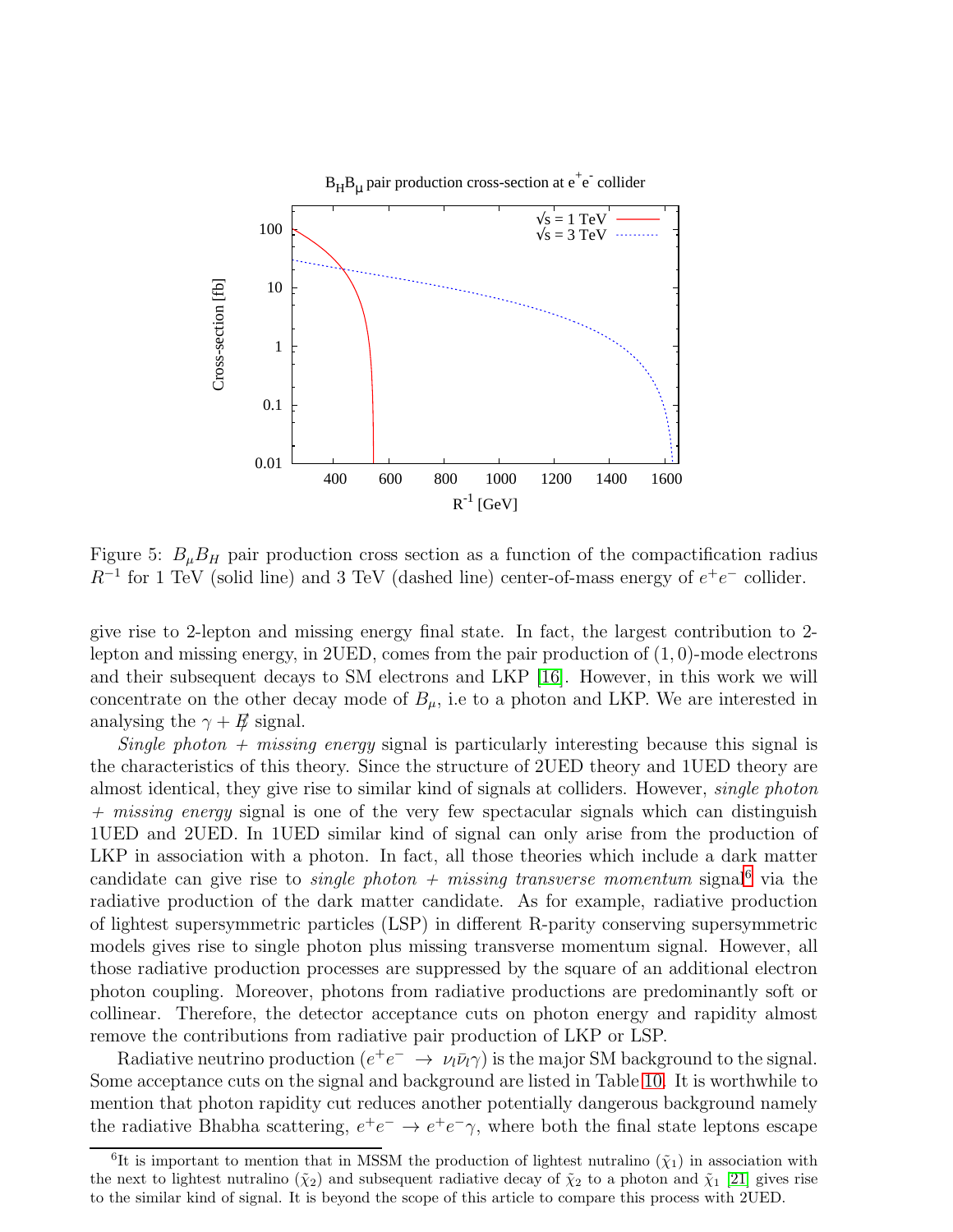along the beam pipe.

| Kinematic Variable   Minimum value   Maximum value |                 |  |
|----------------------------------------------------|-----------------|--|
|                                                    | $-2.5$          |  |
|                                                    | $10~\text{GeV}$ |  |

<span id="page-15-0"></span>Table 10: Acceptance cuts on the photon rapidity  $\eta_{\gamma}$  and photon energy  $E_{\gamma}$ 

We have estimated background cross-sections for two center-of-mass energies of  $e^+e^$ collider. In Table [11,](#page-15-1) we have presented the numerical values of the signal and background cross-sections for three different values of  $R^{-1}$  at 1 TeV and 3 TeV  $e^+e^-$  collider. Table [11](#page-15-1) shows that the signal cross-sections (at 1 TeV) are small in comparison with the background for the values of  $R^{-1}$  close to the kinematic limit of the collider. The situation is even worse for 3 TeV collider. Here the signal is much smaller compared to the background even for the smaller value of  $R^{-1}$ .

| $\sqrt{s}$ = 1 TeV |        |            | $\sqrt{s}$ = 3 TeV |        |            |
|--------------------|--------|------------|--------------------|--------|------------|
| $R^{-1}$           | Signal | Background | $R^{-1}$           | Signal | Background |
| in GeV             | in fb  | in fb      | in GeV             | in fb  | in fb      |
| 300                | 26.03  |            | 500                | 6.21   |            |
| 400                | 11.15  | 3609       | 1000               | 2.28   | 4248       |
| 500                | 1.87   |            | 1500               | 0.21   |            |

<span id="page-15-1"></span>Table 11: Signal and background cross-section at 1 TeV and 3 TeV collider after imposing acceptance cuts on the photon rapidity and energy.

Pair production of  $B_H$  in association with a photon also gives rise to *single photon* + missing energy signal.

$$
e^+ + e^- \rightarrow \gamma + B_H + B_H \tag{8}
$$

However, cross-section of this process is suppressed w.r.t. the former. Also the photons, radiated from incident electron or positron, are predominantly soft or collinear. So the cuts on photon rapidity and energy completely remove this contribution. We have estimated  $\gamma B_H B_H$  contribution at  $R^{-1} = 500$  GeV and it is found that this is suppressed by a large factor ( $\sim$  200 at an 1 TeV collider) compared to the  $B_{\mu}B_{H}$  contribution.

### 4.1 Beam polarization dependence of signal and background

One of the merits for an  $e^+e^-$  collider is the possibility of highly polarized  $e^+$  and  $e^-$  beams. Here it is important to mention that the maximum 80% longitudinal beam polarization of electron beam and 60% longitudinal beam polarization of positron beam is possible at the ILC and CILC [\[22\]](#page-22-16). Denoting the average  $e^{\pm}$  beam polarization by  $P_{\pm}$ , the polarized squared matrix element can be constructed [\[22\]](#page-22-16) based on the helicity amplitude  $\mathcal{M}_{\sigma_{e^+}\sigma_{e^-}}$ :

<span id="page-15-2"></span>
$$
\sum |\mathcal{M}|^2 = \frac{1}{4}[(1 - P_{-})(1 - P_{+})|\mathcal{M}_{LL}|^2 + (1 - P_{-})(1 + P_{+})|\mathcal{M}_{LR}|^2
$$
  
+ 
$$
(1 + P_{-})(1 - P_{+})|\mathcal{M}_{RL}|^2 + (1 + P_{-})(1 + P_{+})|\mathcal{M}_{RR}|^2]
$$
(9)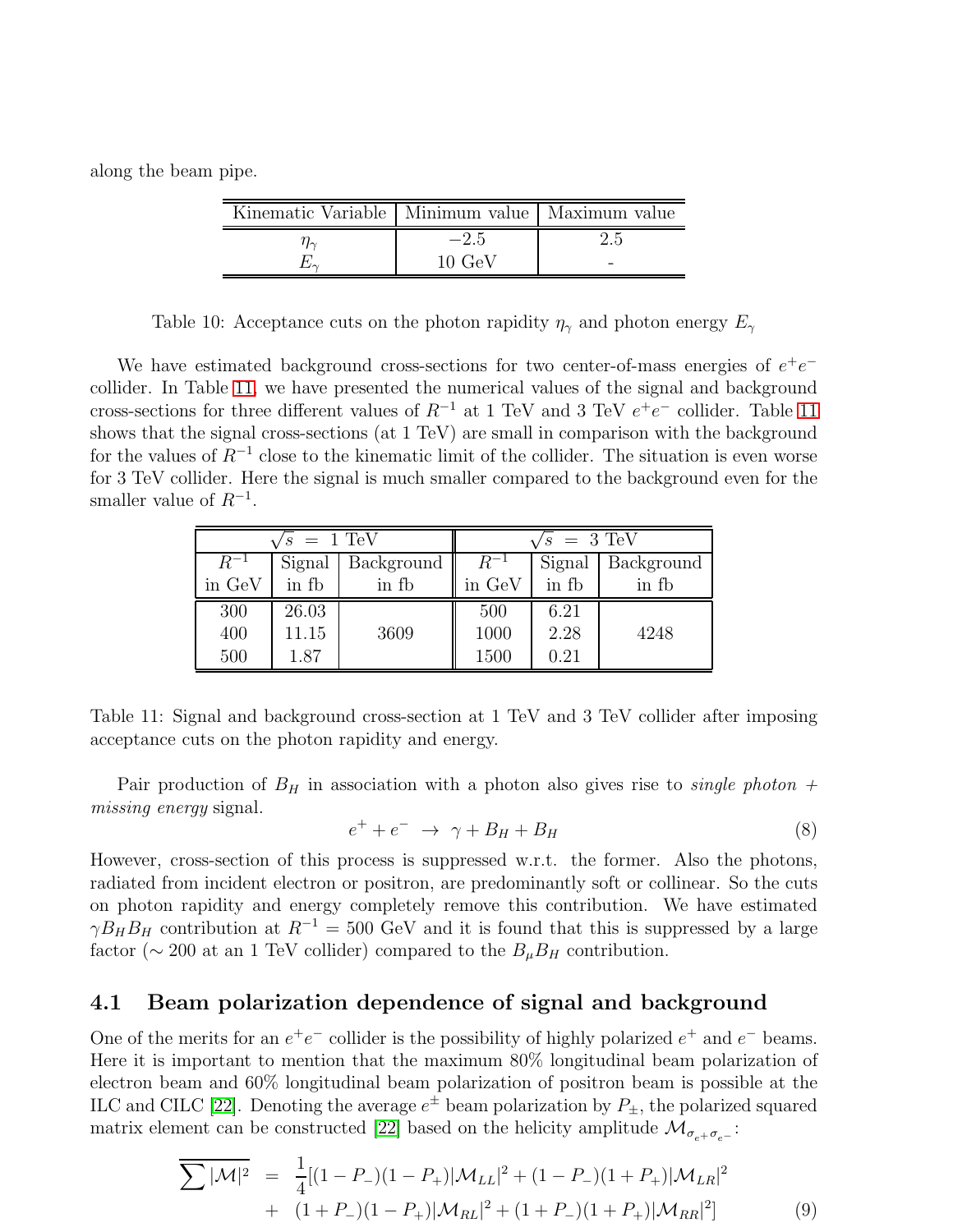

<span id="page-16-0"></span>Figure 6: The beam polarization dependence of (a)  $\sigma(e^+e^- \to B_\mu B_H)$  for  $R^{-1} = 500 \text{ GeV}$ and (b) SM background at 1 TeV center-of-mass energy of  $e^+e^-$  collider.

Eq. [\(9\)](#page-15-2) clearly indicates that  $P_{\pm} = 1$  corresponds to purely right handed and  $P_{\pm} = -1$  corresponds to purely left handed electron or positron beam. Since the electroweak interactions of both SM and 2UED are chiral, it may be possible to suppress SM background compared to the 2UED signal by proper choice of beam polarization.

Since electron is nearly massless, the background amplitude vanishes unless electron and positron have opposite helicity  $(M_{LL}^B = M_{RR}^B = 0)$ . Production of  $B_\mu$  in association with a  $B_H$  is mediated by a massive  $(1,0)$ -mode electron  $(E_{\perp}^{(1,0)})$  exchanged in t  $(u)$ -channel. However, the structure of 2UED is such that  $E_+^{(1,0)}(E_-^{(1,0)})$  can only couple to a left (right) handed electron or a right (left) handed positron and a (1, 0)-mode gauge boson or spinless adjoint. Therefore, here also the amplitude vanishes for the same helicity of electron and positron beam. Since the hypercharge of right handed leptons are larger than left handed leptons by a factor of 2, the coupling of a right (left) handed electron (positron) with  $E_{-}^{(1.0)}$ − and  $B<sub>H</sub><sup>(1,0)</sup>$  or  $B<sub>\mu</sub><sup>(1,0)</sup>$  is enhanced by a factor two than the coupling of a left (right) handed electron (positron) with  $E_{+}^{(1,0)}$  and  $B_{H}^{(1,0)}$  or  $B_{\mu}^{(1,0)}$ . Thus the contribution from  $E_{-}^{(1,0)}$  exchange to the cross-section is about a factor 16 larger than the  $E_+^{(1,0)}$  contribution. The background process mainly proceeds via  $W$  boson exchange. Thus positive electron beam polarization,  $P_$ , and negative positron beam polarization,  $P_+$ , enhance signal cross-section and reduce background at the same time. We have presented the beam polarization dependence of the cross-section  $\sigma(e^+e^- \to B^{(1,0)}_\mu B^{(1,0)}_H)$  for  $R^{-1} = 500$  GeV and  $\sqrt{s} = 1$  TeV in Fig. [6a](#page-16-0). Fig. [6b](#page-16-0) shows the polarization dependence of background cross-section  $\sigma(e^+e^- \to \gamma \nu_l \bar{\nu}_l)$  at 1 TeV center-of-mass energy of  $e^+e^-$  collider.

We have used the same definition of the statistical significance as defined in the Section 3.1. Fig. [7](#page-17-0) shows the polarization dependence of the significance for  $\gamma + E_T$  signal at  $R^{-1}$  = 500 GeV,  $\mathcal{L} = 500 f b^{-1}$  and  $\sqrt{s_{ee}} = 1$  TeV. In going from unpolarized beam  $(P_-, P_+) = (0, 0)$ to partially polarized beam  $(P_-, P_+) = (0.8, -0.6)$ , the significance is enhanced by a factor  $\sim 8$  to  $S = 6$ . But the situation is not that hopeful for 3 TeV collider. At  $R^{-1} = 1.5$  TeV the significance enhanced by a factor  $\sim$  10 to  $S = 0.7$  as we vary beam polarization from  $(P_-, P_+) = (0, 0)$  to  $(P_-, P_+) = (0.8, -0.6)$ .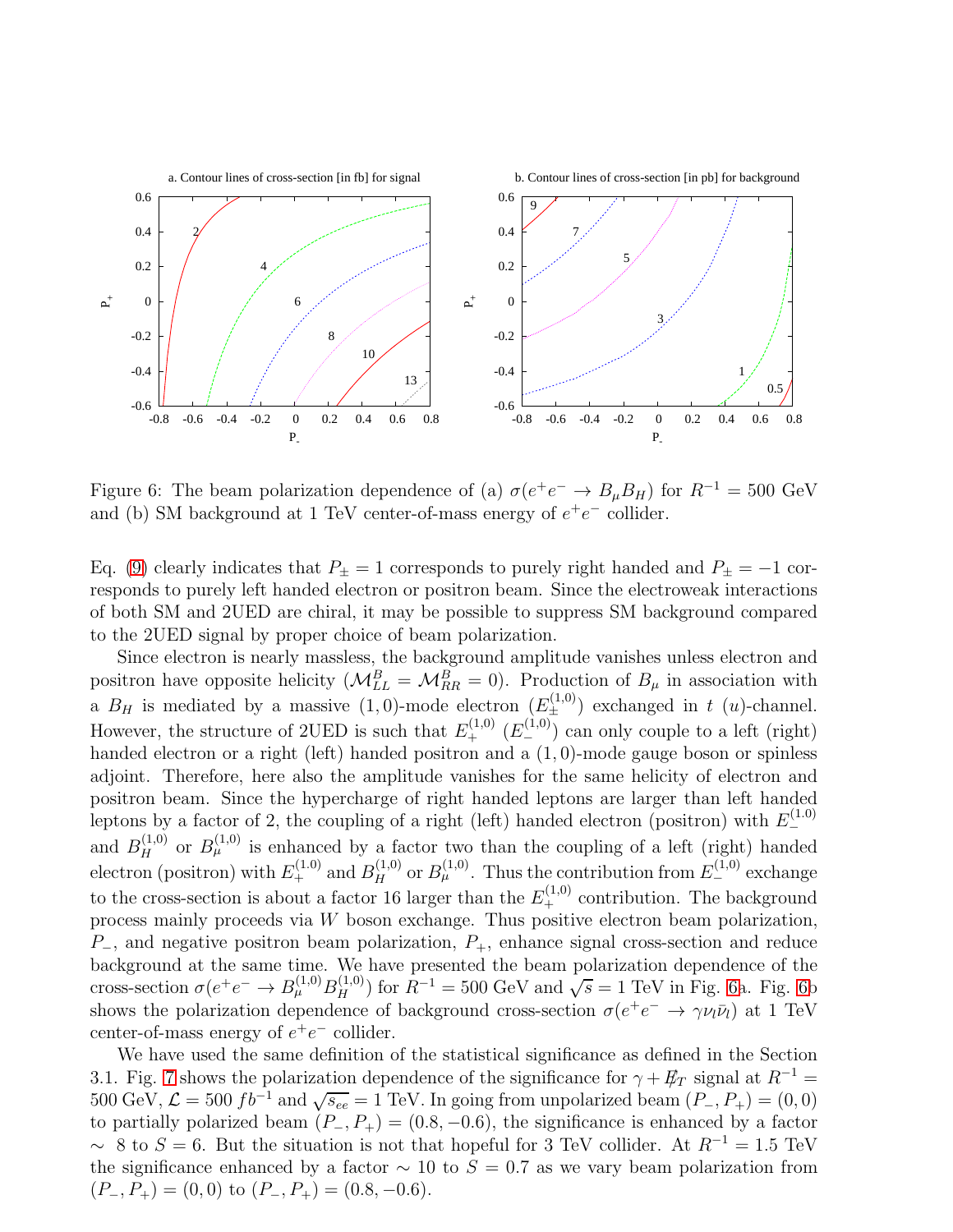

<span id="page-17-0"></span>Figure 7: Contour lines of the significance for  $e^+e^- \to B_\mu B_H$  at  $R^{-1} = 500$  GeV,  $\sqrt{s} = 1$ TeV and  $\mathcal{L} = 500 f b^{-1}$ .

After exploiting the beam polarization to enhance the signal, further suppression of background can be possible by looking at some kinematic distributions. In Fig. [8a](#page-18-0) we have presented the photon rapidity  $(\eta_{\gamma})$  distribution for signal and background for  $\sqrt{s_{ee}} = 1$  TeV. Fig. [8a](#page-18-0) shows that signal events are dominantly in the central rapidity region. Therefore, the cut on photon rapidity (in Table [10\)](#page-15-0) suppress the SM background compared to the signal.

Since W-boson can only couple with left (right) handed electrons (positrons), the selection of beam polarization,  $P_-=0.8$ ,  $P_+=-0.6$ , reduces the background via t-channel W-boson exchange. Due to the hypercharge, coupling of Z-boson with right (left) handed electrons (positrons) is larger than left (right) handed electrons (positrons). So the background from radiative production of Z-boson increases as we select positive electron beam polarization and negative positron beam polarization. However, radiative production of Zboson is characterized by a peak in photon energy distribution at  $E_{\gamma} = \frac{s - m_Z^2}{2\sqrt{s}}$ . Fig. [8b](#page-18-0) shows  $E_{\gamma}$  distribution of signal and background at an 1 TeV center-of-mass energy of  $e^+e^-$  collider for the previous choice of  $P_-\$  and  $P_+\$  and an integrated luminosity of  $\mathcal{L} = 500 f b^{-1}$ .

We will first concentrate on the  $E_{\gamma}$  distribution of the signal. The decay  $B_{\mu} \to \gamma B_H$  gives rise to a monoenergetic photon with energy  $E_{\gamma}^{0} = \frac{m_{B_{\mu}}^{2} - m_{B_{H}}^{2}}{2m_{B_{\mu}}}$  $\frac{\mu_{\mu} - m_{B_{\mu}}}{2m_{B_{\mu}}}$  at the rest frame of  $B_{\mu}$ . Photon energy spreads out due to the velocity of the produced  $B_{\mu}$ , resulting into a box shaped distribution. In a fixed center-of-mass energy  $e^+e^-$  collider, as we increase  $R^{-1}$ ,  $B_\mu B_H$ pair production approaches towards the kinematical threshold of the collider. Therefore, increasing  $R^{-1}$  implies decreasing velocity of  $B_{\mu}$  and decreasing width of box shaped  $E_{\gamma}$ distribution.

In Table [12,](#page-19-0) the total number of signal events are presented for different values of  $R^{-1}$ and for two center-of-mass energies of  $e^+e^-$  collider. In Table [12,](#page-19-0) we have used the following event selection criteria. In a particular bin and also in one of its adjacent bins, if the number of events are greater than the SM background events plus  $1\sigma$  fluctuation of SM background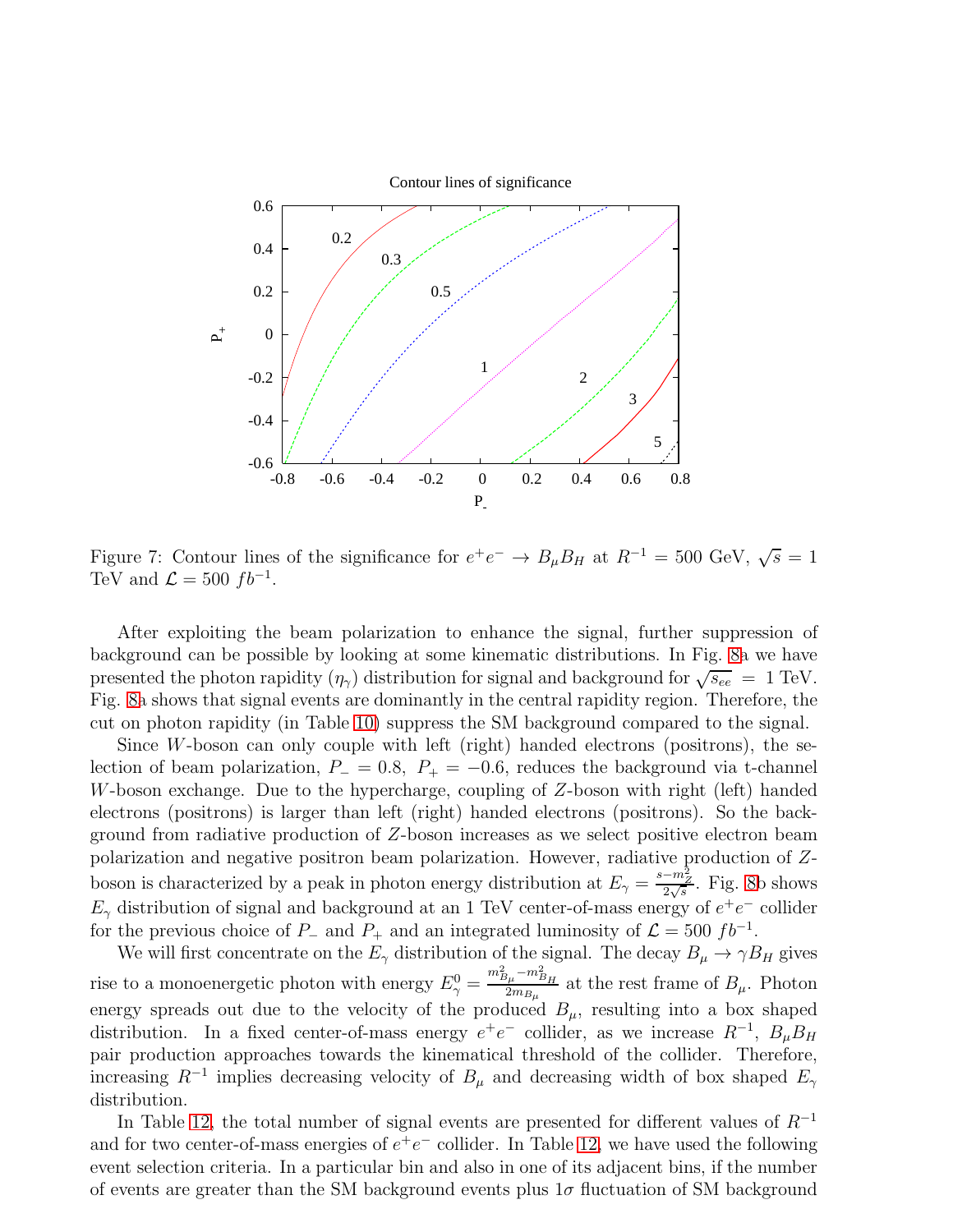

<span id="page-18-0"></span>Figure 8: Photon (a) rapidity distribution and (b) energy distribution for  $\gamma + \cancel{E}$  events for signal (dotted, dashed, long dashed histogram) and background (solid histogram) at  $\sqrt{s} = 1$ TeV,  $\mathcal{L} = 500$  fb<sup>-1</sup> and beam polarization  $(P_-, P_+) = (0.8, -0.6)$ .

events, we take the background subtracted events in that particular bin as the signal events. The total number of signal events are the sum of signal events in the above mentioned bins. The sum of the background events in those bins are also presented in Table [12](#page-19-0) with their  $1\sigma$ fluctuation.

Now we will discuss one more interesting feature of this signal. For a fixed center-of-mass energy  $e^+e^-$  collider, the width  $(\Delta E_{\gamma})$  of photon energy distribution is directly related to the  $R^{-1}$  by the relation

<span id="page-18-1"></span>
$$
0.0405 R^{-4} - 3.361 s R^{-2} + s^2 = 87.3439 s (\Delta E_{\gamma})^2
$$
 (10)

From the measurement of the width of photon energy distribution experimentally, one can calculate  $R^{-1}$  by solving Eq. [\(10\)](#page-18-1). But, experimentally the measurement of width will be challenging task. Particularly, the measurement of the lower kinematical end point  $(E_{\gamma,min})$ of photon energy distribution will be difficult due to the huge SM background in the lower  $E_{\gamma}$  region and detector limitation of measuring very low energy photon. However, the upper kinematical end point,  $E_{\gamma,max}$ , of photon energy distribution can be relatively easily measured.  $E_{\gamma,max}$  is related with  $R^{-1}$  by the following relation

<span id="page-18-2"></span>
$$
0.107 \left(0.0405 R^{-4} - 3.361 s R^{-2} + s^2\right)^{\frac{1}{2}} +
$$
  

$$
0.0535 \left(0.0405 R^{-4} + 0.4026 s R^{-2} + s^2\right)^{\frac{1}{2}} = \sqrt{s} E_{\gamma,max}
$$
 (11)

With the measured value of  $E_{\gamma,max}$ , Eq. [\(11\)](#page-18-2) can again be solved numerically to estimate the value of  $R^{-1}$ .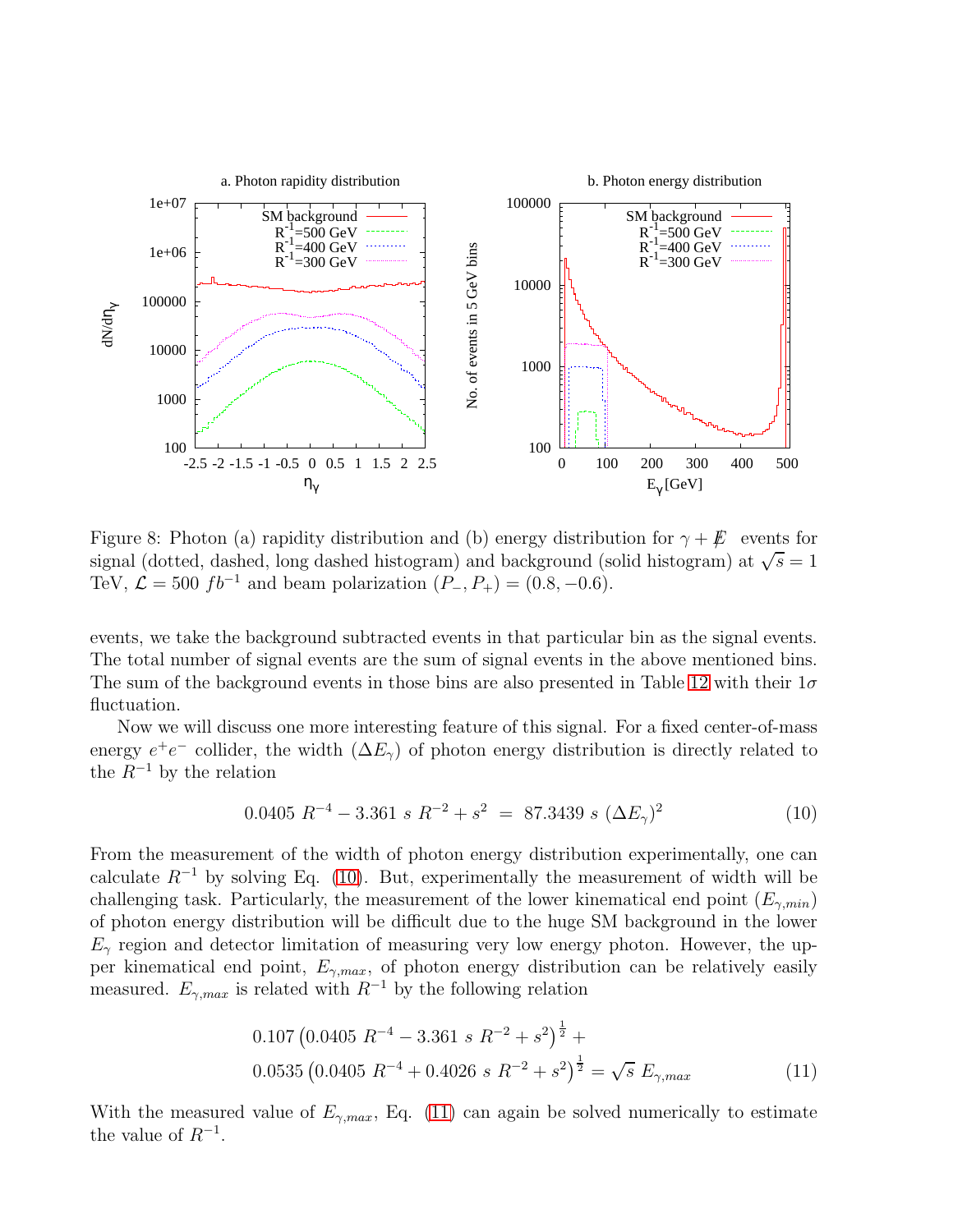| $= 1 \text{ TeV}$<br>$'s_{ee}$ |        |                   | $= 3 \text{ TeV}$<br>$s_{ee}$ |        |              |  |
|--------------------------------|--------|-------------------|-------------------------------|--------|--------------|--|
| $R^{-1}$                       | Signal | <b>Background</b> | $R^{-1}$                      | Signal | Background   |  |
| in GeV                         | Events | Events            | in GeV                        | Events | Events       |  |
| 300                            | 35291  | 114760 (339)      | 500                           | 8279   | 141378 (376) |  |
| 350                            | 24192  | 93193 (305)       | 800                           | 4528   | 69964 (264)  |  |
| 400                            | 15141  | 75194 (274)       | 1000                          | 2835   | 53056 (230)  |  |
| 450                            | 7851   | 61669 (248)       | 1200                          | 1154   | 21485 (146)  |  |
| 500                            | 2538   | 40369 (201)       | 1250                          | 755    | 12735 (113)  |  |
| 520                            | 999    | 25538 (160)       | 1300                          | 484    | 8182 (90)    |  |

<span id="page-19-0"></span>Table 12: Number of  $\gamma + \cancel{E}$  signal and SM background events for two values of  $e^+e^-$  centerof-mass energy assuming 500  $fb^{-1}$  integrated luminosity. 1 $\sigma$  fluctuations of the background events are also shown in the brackets.

# 5 Conclusion

To summarise, we have investigated possible signatures of  $(1, 0)$ -mode electroweak particles in the framework of 2UED model in the context of LHC and also at a future  $e^+e^-$  collider. KK-parity allows only the pair production of these particles. Once they are produced in pairs, they give rise to *multi lepton + missing transverse momentum* signal. The only exception is  $B_{\mu}B_{H}$  production which gives rise *single photon + missing transverse momentum* signal.

At the LHC we study two and three (charged  $SM$ ) lepton  $+$  missing transverse momentum signal. We have estimated contributions to the signal from different combinations of  $(1,0)$ mode gauge bosons and spinless adjoints pair production at the LHC. We have also estimated the SM background contributions to two and three charged lepton  $+$  missing transverse momentum signal. We find that with 100  $fb^{-1}$  luminosity of the LHC, two (three) lepton  $+$  missing transverse momentum signal from the  $(1, 0)$ -mode electroweak sector of 2UED is greater than  $5\sigma$  standard deviation of the SM background upto  $R^{-1} = 400$  (600) GeV.

At  $e^+e^-$  collider we only concentrate on  $B_\mu B_H$  production.  $B_\mu B_H$  production crosssection is large due to the large hypercharge of electron and positron. We have only investigated *single photon* + missing energy signal at a future  $e^+e^-$  collider. The SM model contribution  $(e^+e^- \rightarrow \gamma \nu \bar{\nu})$  to the *single photon + missing energy* is huge. Kinematical cuts (cuts on photon energy) can remove only those part of background which arises from the radiative production of Z-boson. The dominant contribution to  $e^+e^- \to \gamma \nu \bar{\nu}$  arises from t-channel W-boson exchange. Fortunately, the choice of positive electron beam polarization and negative positron beam polarization reduces t-channel W-boson exchange contribution to the background and at the same time enhance the signal cross-section. In our analysis, we choose 80% positive electron beam polarization and 60% negative positron beam polarization  $((P_-, P_+) = (0.8, -0.6))$ . We find that for 500  $fb^{-1}$  luminosity of  $e^+e^-$  collider, single photon + missing energy signal form  $e^+e^- \to B_\mu B_H$  production and  $B_\mu \to \gamma B_H$  decay is greater than  $5\sigma$  standard deviation of the SM background, almost upto the kinematic limit of the collider. Since the photon arises from the  $B_\mu$  decay, the kinematical endpoints of photon energy distribution only depend on the center-of-mass energy,  $\sqrt{s_{ee}}$ , of  $e^+e^-$  collider and  $R^{-1}$ . So from the experimental measurement of one of the kinematical end points (preferably upper kinematical end point) of photon energy distribution, one can estimate  $R^{-1}$ . We find very high sensitivity of  $R^{-1}$  with the upper kinematical end point of photon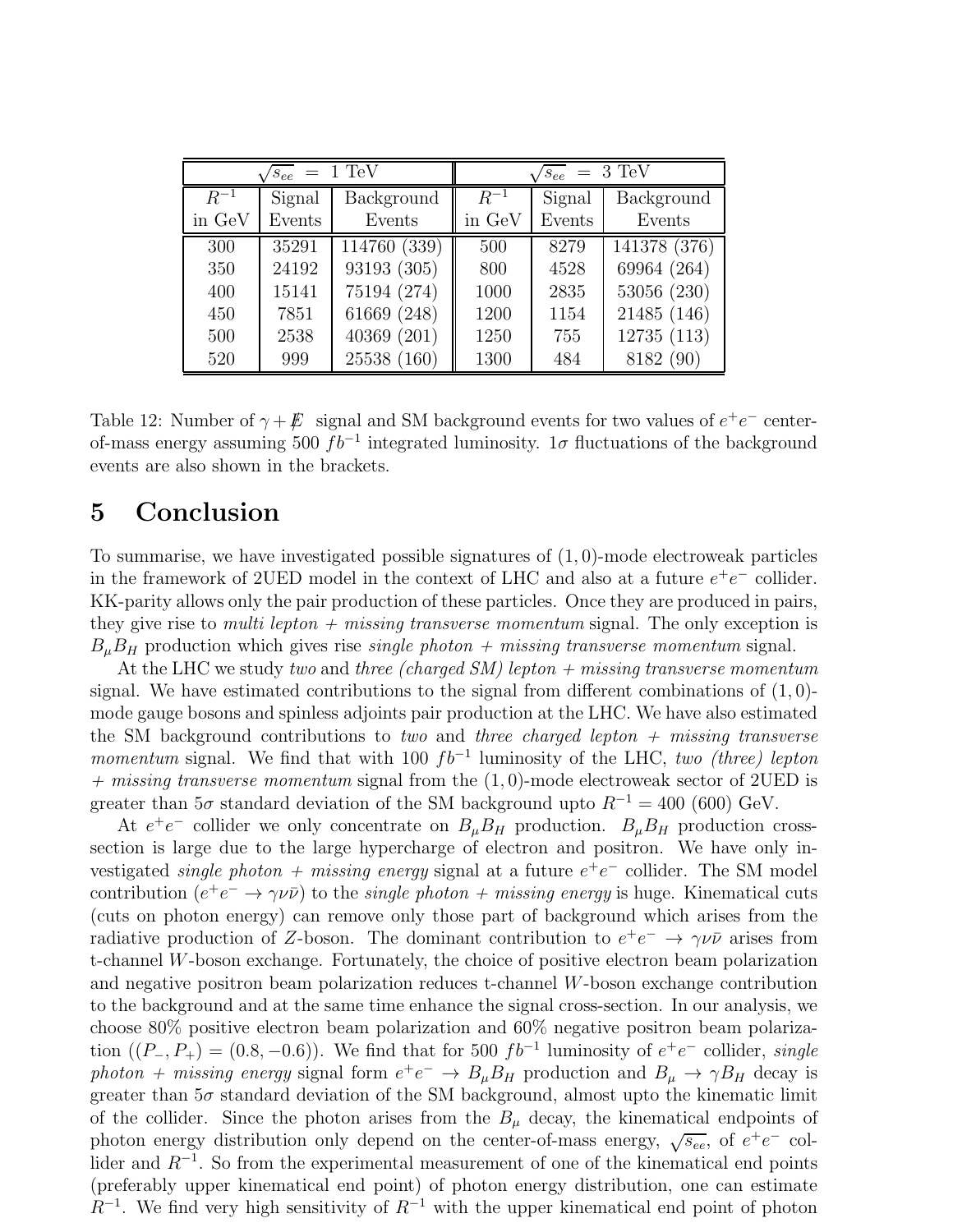energy distribution. Therefore, precise determination of photon energy at electromagnetic calorimeter will enhance the accuracy  $R^{-1}$  estimation.

Acknowledgments KG acknowledges the support from Council of Scientific and Industrial Research, Govt. of India (Sanction No. 09/028(0675)/2006 EMR-1).

#### Appendix A : Relevant Feynman Rules



<span id="page-20-0"></span>Figure 9: Feynman rules of KK-number conserving interactions of a  $(j, k)$ -mode gauge boson  $(B_{\mu}^{(j,k)}$  and  $W_{\mu}^{3,\pm(j,k)}$  with the  $(j,k)$ -mode fermion and the corresponding SM fermion. g and  $g'$  are the  $SU(2)$  and  $U(1)$  gauge coupling constant respectively and  $T_2^a$ 's are the generators of the  $SU(2)$  gauge group.  $y_{\psi_{\pm}}$  is the hypercharge of the fermion  $\psi_{\pm}$ .

In this section we show the Feynman rules that are relevant for the production of the (1, 0)-mode electroweak particles at the hadron collider and electron-positron collider. To make this discussion more general, we present electroweak vertices involving two  $(j, k)$ -mode particles and a SM particle. Corresponding vertices involving  $(1, 0)$ -mode can be easily inferred from the Feynman rules given in Figs. [9,](#page-20-0) [10,](#page-20-1) [11.](#page-21-5)



<span id="page-20-1"></span>Figure 10: Feynman rules of KK-number conserving interactions of a  $(j, k)$ -mode spinless adjoint  $(B_H^{(j,k)}$  and  $W_H^{3,\pm(j,k)})$  with the  $(j,k)$ -mode fermion and the corresponding SM fermion.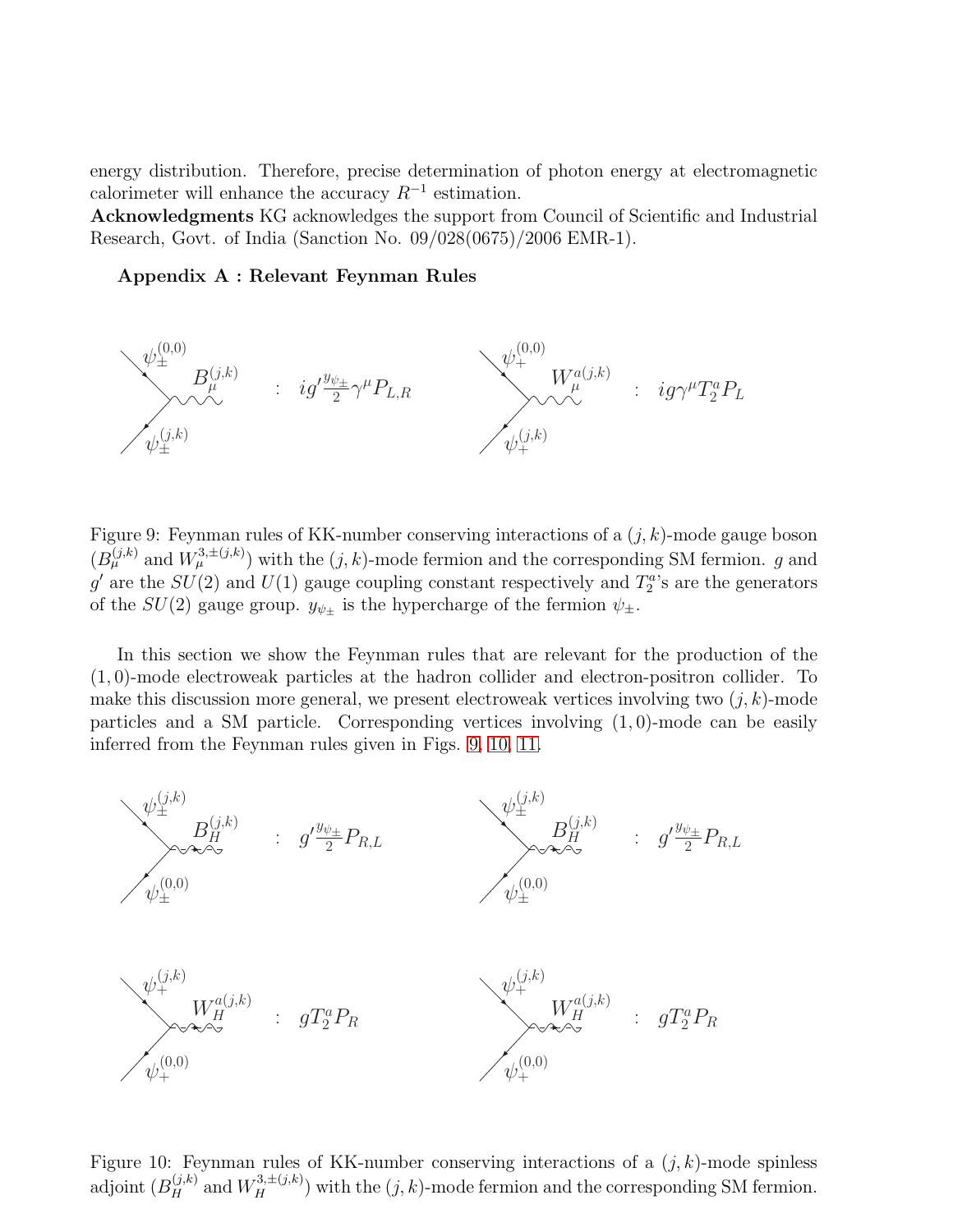Compactification of the 6-dimensional kinetic terms for fermions and integration over the compactified co-ordinates results KK-number conserving interactions involving a KK gauge boson (spinless adjoint) and two fermions. In Fig. [9,](#page-20-0) we have presented  $V^{(j,k)}_{\mu} \psi^{(j,k)} \bar{\psi}^{(0,0)}$  $(V_{\mu}^{(j,k)}$  corresponds to  $B_{\mu}^{(j,k)}$  or  $W_{\mu}^{3,\pm(j,k)}$ ) vertices and Fig. [10](#page-20-1) shows  $V_H^{(j,k)} \psi^{(j,k)} \bar{\psi}^{(0,0)}$   $(V_H^{(j,k)})$ H corresponds to  $B_H^{(j,k)}$  or  $W_H^{3,\pm(j,k)}$  vertices. In Fig. [9](#page-20-0) and Fig. [10,](#page-20-1) + and - label the 6-dimensional chiralities of the fermion as discussed in section 2 (see Eq. [5\)](#page-3-0).

3-point interaction involving only one SM vector boson  $(\gamma, Z \text{ or } W^{\pm}_{\mu})$  and two  $(j, k)$ -mode  $SU(2)$  spinless adjoints  $(W_H^{3,\pm(j,k)})$  arises from the compactification of the self-interacting part of the 6-dimensional  $SU(2)$  gauge fields. Corresponding vertices are presented in Fig. [11.](#page-21-5)



<span id="page-21-5"></span>Figure 11: Feynman rules of KK-number conserving interactions of two  $(j, k)$ -mode  $SU(2)$ spinless adjoint  $(W_H^{3,\pm(j,k)})$  with a SM vector boson  $(\gamma, Z \text{ or } W_\mu^{\pm(0,0)})$ .

# <span id="page-21-0"></span>References

- [1] I. Antoniadis, Phys. Lett. B 246, 377 (1990); N. Arkani-Hamed, S. Dimopoulous and G. Dvali, Phys. Lett. B 429, 263 (1998); I. Antoniadis, N. Arkani-Hamed, S. Dimopoulos and G. R. Dvali, Phys. Lett. B 436, 257 (1998).
- <span id="page-21-2"></span><span id="page-21-1"></span>[2] L. Randall and R. Sundrum, Phys. Rev. Lett. 83, 3370 (1999); ibid 83, 4690 (1999).
- [3] A. Donini, S. Rigolin; Nucl. Phys. B550, 59 (1999); I. Antoniadis, K. Benakli, M. Quiros; Phys. Lett. B 460, 176 (1999).
- <span id="page-21-4"></span><span id="page-21-3"></span>[4] C. Macesanu, C. D. McMullen, S. Nandi; Phys. Rev. D 66, 015009 (2002);
- [5] A. De Rujula , A. Donini, M. B. Gavela, S. Rigolin; Phys. Lett. B 482, 195 (2000); D. A. Dicus, C. D. McMullen, S. Nandi; Phys. Rev. D 65, 076007 (2002); C. Macesanu, C. D. McMullen, S. Nandi; Phys. Lett. B 546, 253 (2002); C. Macesanu , A. Mitov , S. Nandi; Phys. Rev. D 68, 084008 (2003); C. Macesanu, S. Nandi, C. M. Rujoiu; Phys. Rev. D 73, 076001 (2006).